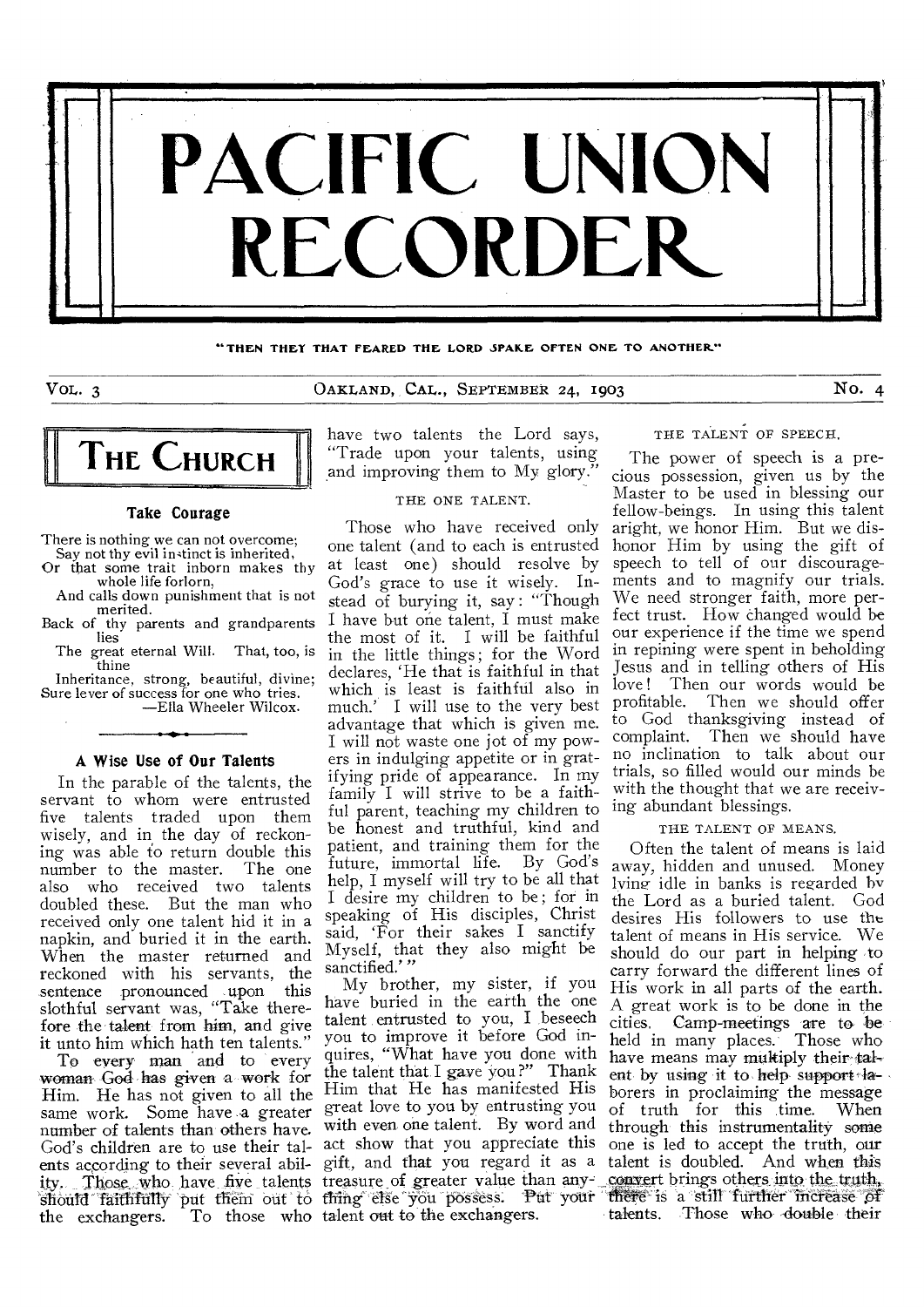talents in the work of saving souls the silent, steady, and yet tremendbring joy to the angels and call forth songs of praise from the heavenly choir.

THE REWARD OF FAITHFULNESS.

To him who uses aright his one talent, as well as to the wise steward of many talents, the Master will say, "Well done, thou good and faithful servant; thou hast been faithful over a few things, I will make thee ruler over many things; enter thou into the joy of thy Lord." The well-doer is not rewarded in proportion to the number of his entrusted talents, but in proportion to his faithfulness in using wisely that which he has, and the unselfishness of the motive that prompts his efforts.

Dear reader, God desires to use you in His service. There is a place for *you* to fill in this world. For no other purpose does He entrust men and women with talents. If you are faithful in filling the place He desires you to fill, He will work in your behalf, and you will see of the salvation of God.

Ellen G. White.

#### **Shining**

"In Him was life; and the life was the light of men." Let your light so shine before men that they may see your good works, and glorify your Father which is in The Christ-life is likened to the shining of light which is so quiet and unobtrusive that we are very apt not to appreciate its real power for good.

of Niagara we would doubtless be deeply impressed with the mighty power there displayed; but we bathe in the light every day and are but feebly impressed with its power simply because it makes no noise, and is so very common. If we pause to compare the real power of the light with that of Niagara we see that Niagara, with all its tumultuous grandeur, is simply nowhere. Through the be-Through the benign influence of the sunlight there is more water continually going up all about us silently, than goes down over all the cataracts of earth.

more clearly we can see why the Christian life should be likened to the shining of the light instead of to the roar of a cataract.

The glorious orbs of day and night need no audible voice to announce their presence. "There is no speech nor language; without these their voice is heard." Ps. 19:3, margin.

"What though no real voice or sound Amid those radiant orbr be found. In reason's ear they all rejoice, And utter forth a glorious voice, Forever singing as they shine, The Hand that made us is divine."

If we are animated with the real Christ-life, and energized by the true power of godliness, there is no occacsion or disposition on our part, to be saying that we are holy, or that we are saved.

"Those who accept the Saviour, however sincere their conversion, should never be taught to say or to feel that they are saved. This is misleading. . . . Those who accept Christ, and in their first confidence say, I am saved, are in danger of trusting to themselves.' —"Christ's Object Lessons," page

If we should stand on the brink instance where any of these inspired 155.<br>"If we say that we have no sin, we deceive ourselves, and the we deceive ourselves, and the truth is not in us." I John 1:8. While the Bible is full of exhortations to holiness, and promises to save and keep us from falling, and while we can not doubt that such writers as Paul, Peter, and John knew as much, or more about the subject than any of us, yet the writer has failed to find a single writers ever said that they were holy. They simply let their light shine. In them was life, and their lives told what they were too selfdistrustful to utter.

The more we meditate upon lieving that they are; but they will difficulties.—Spurgeon. Everybody loves a true man or woman, who quietly and courteously treats everybody in the proper way; but who admires the self-styled lady or gentleman who crowds everyone off the sidewalk, and serenely occupies one or more seats in the railway-coach while others are standing? Such persons may talk a great deal about being fine people, and they may deceive themselves into be-

never deceive those who know that real gentlemen and gentlewomen never act and talk in that manner. True men and women have no disposition to parade their superiority. They do not even feel superior.

So it is with true Christians. The nearer we attain to the perfection of holiness, the less disposition we will have to say that we are holy. "If we say that we have no sin, we deceive ourselves," but we do not deceive those who know that the true followers of the lowly Jesus do not say such things.

The Saviour does not say, Let your trumpet so sound that others may hear the noise thereof, but "let your light so shine before men, that they may see your good works." May the Lord help us to catch the true idea of the Man of Calvary. "For Zion's sake will I not hold my peace, and for Jerusalem's sake I will not rest, until the righteousness thereof go forth as brightness and the salvation thereof as a lamp that burneth." Geo. A. Snyder.

College Place, Wash.

#### **A Religion in Theory Only**

To kneel down and say, "Our Father," and then get up and live an orphaned life; to stand and say, "I believe in God, the Father Almighty," and then to go fretting and fearing, saying with a thousand tongues, "I believe in the love of God, but it is only in heaven; I believe in the power of God, but it stoppeth short at the stars; I believe in the providence of God, but it is limited to the saints in Scripture; I believe that 'the Lord reigneth'—only with reference to some far-off time with which we have nothing to do;" that is more insulting to our Heavenly Father, more harmful to the world, more cheating to ourselves than to have no God at all.—Mark Guy Pearse.

Many men owe the grandeur of their lives to their tremendous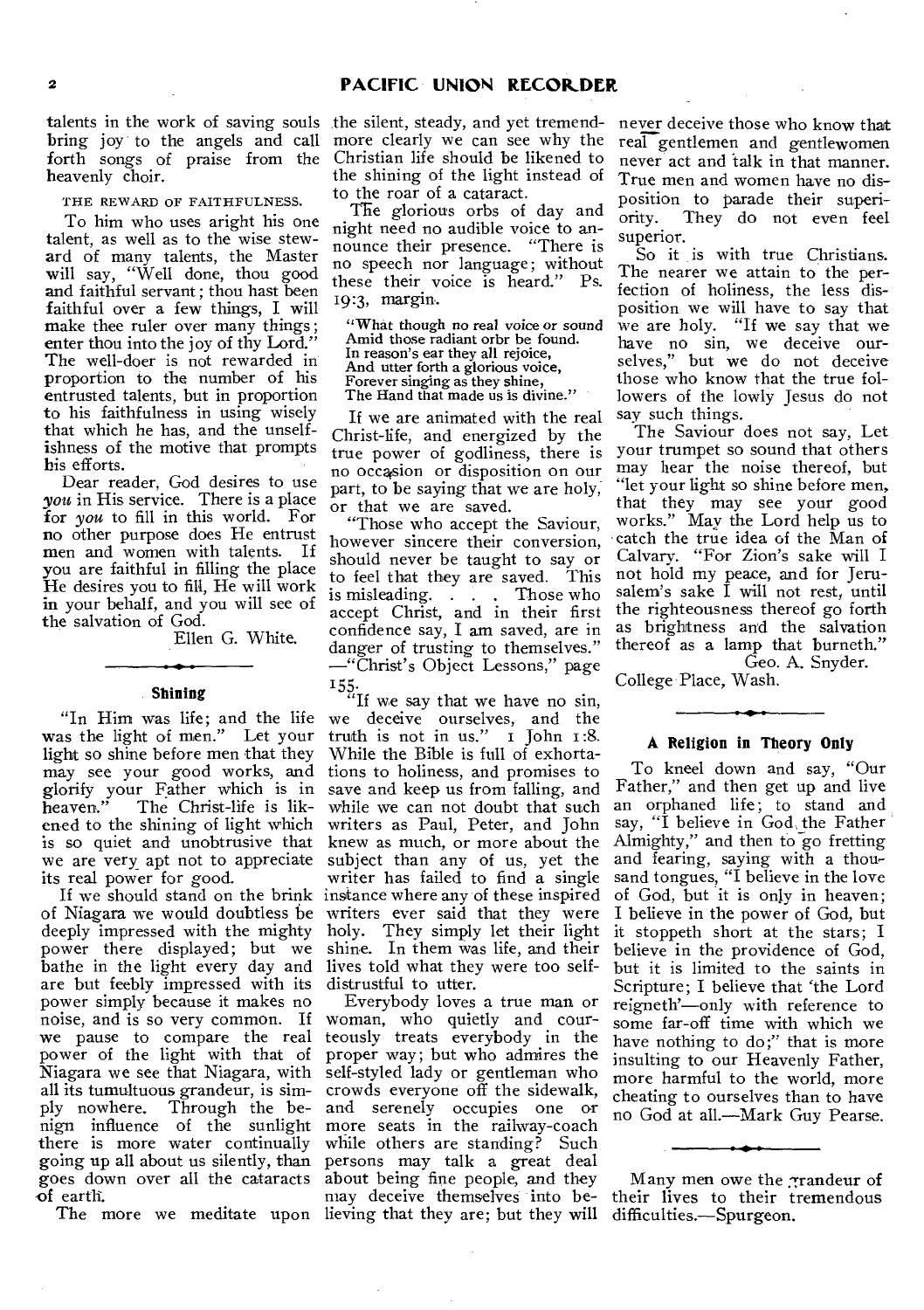# **THE FIELD**

### **SOUTHERN CALIFORNIA**

### **The Los Angeles Camp-meeting**

At the corner of Twenty-third and San Pedro Streets, a section of the city of Los Angeles, where no former camp-meeting had been held, the second annual conference and camp-meeting of Southern California convened.

The order of services was that usually followed in all our large meetings, beginning at 6:45 in the morning and closing at 9:00 in the member of the conference seeks to evening. Public preaching services were held at II A. M. and 2:30 and 7:30 P. M. The subjects presented from the desk were of a doctrinal and also a practical<br>nature. The attendance of our The attendance of our brethren was very good, there being upwards of one hundred and forty tents pitched, in which there were encamped about 65o people.

The attendance of the people from the neighborhood was excellent, the large pavilion,  $60x110$ feet, being crowded each evening. Besides the laborers of the conference, Elders Knox, Wilcox, Bagby, and Cady were present from abroad. Brother S. C. Osborne, the district canvassing agent, was on the ground looking after the interests in the book net increase in church membership work.

this conference amounted to more than \$15,000, and the number of new converts exceeded one hun $d$ red. The interest in circulating our subscription books has not been very strong, but considerable work had been accomplished in distributing tracts and circulating our periodicals and small books.

The conference business passed off very satisfactorily. Conference papers were granted to ten ministers, seven licensed ministers, and four Bible-workers. laid at this conference to shift a portion of the burdens resting upon year were elected as follows: the president and his associates so that more time could be devoted by the ministry to carrying the message to the many families who are Seventh-day Adventists; conferseeking for light on God's Word. Plans were of \$144.12.

College during its first year had been very encouraging, and the prospects for the second year, which began immediately after the camp-meeting, indicated that last year's attendance would be doubled.

At the request of the Los Angeles Medical Missionary and Benevolent Association, the Southern California Conference assumed the control and management of the medical missionary work now being lowing plan of organization :carried on in Los Angeles County. This means extra burdens if the mittee shall consist of eight membuilding up of this work is left with a few persons, but if every assist by his influence, his prayers, and his means, it will be but a short time until a large work will be carried on in medical missionary lines in Southern California.

### **Proceedings of the Southern Calfornia Conference**

The second annual meeting of the Southern California Conference was held in Los Angeles, August 27 to September 7.

During the last year the tithe of membership of the conference There were present sixty delegates, besides the delegates at Elder Santee presided at all the meetings, and a lively interest was taken in all the plans One church was received into the conference. The is sixty-one, making the total conference committee. 1,207.

> The financial reports showed a gain in the amount of tithes paid, so that this year the first tithe amounted to more than \$15,000. One year ago the members of the conference voted to pay a second tithe for the support of the churchschool teachers. During the year this tithe amounted to  $$2,084.72$ . At the close of the year all the teachers were paid in full and there was a surplus in the treasury

President, Clarence Santee; secretary, C. A. Pedicord; treasurer, Southern California Association of

Thurston, C. E. Knight, A. M. Way, Robert Vickery, L: 0. Johnson; secretary Southern California Tract Society, R. W. Miller; superintendent of schools, E. S. Ballenger.

The plan of organization was somewhat changed, as the following report of the committee on plans, which was adopted by the conference, will show:—

Resolved, That we adopt the fol-

First, that the conference combers, five of whom shall be ordained ministers, and three shall be lay members. None of the lay members shall be officially connected with any one of the insti-<br>tutions of the conference. The tutions of the conference. qualifications of these men shall be, as far as may be found, such as are described in Acts 6:3.

Second, the conference committee shall have the general oversight of all the work of the<br>conference, shall appoint the conference, heads of the different lines of work in the conference, and the business managers of the institutions, except as provided in Art. 8, Sec. 1, shall fix the salaries of all the employees of the conference and its institutions, except in such cases as they may see fit to delegate a part of that work to the managing boards of the institutions, or sub-committees of the

Third, the five ordained ministers of the conference committee shall have charge of the evangelical interests of the conference and its institutions, shall direct all the employees of the conference who labor in evangelical lines, shall disburse the first tithe subject to the approval of the auditing committee, as at the present time, and shall disburse the second tithe in harmony with the recommendation of the conference or the counsel and advice of the churches.

The attendance at Fernando W. M. Healey, R. S. Owen, S. and shall direct the expenditure of The officers for the coming of the conference shall supervise ence committee: Clarence Santee, by the manager of an institution, Fourth, the three lay members the secular work of the conference and shall direct the work of all the employees of the conference laboring in such lines, except such as shall be properly controlled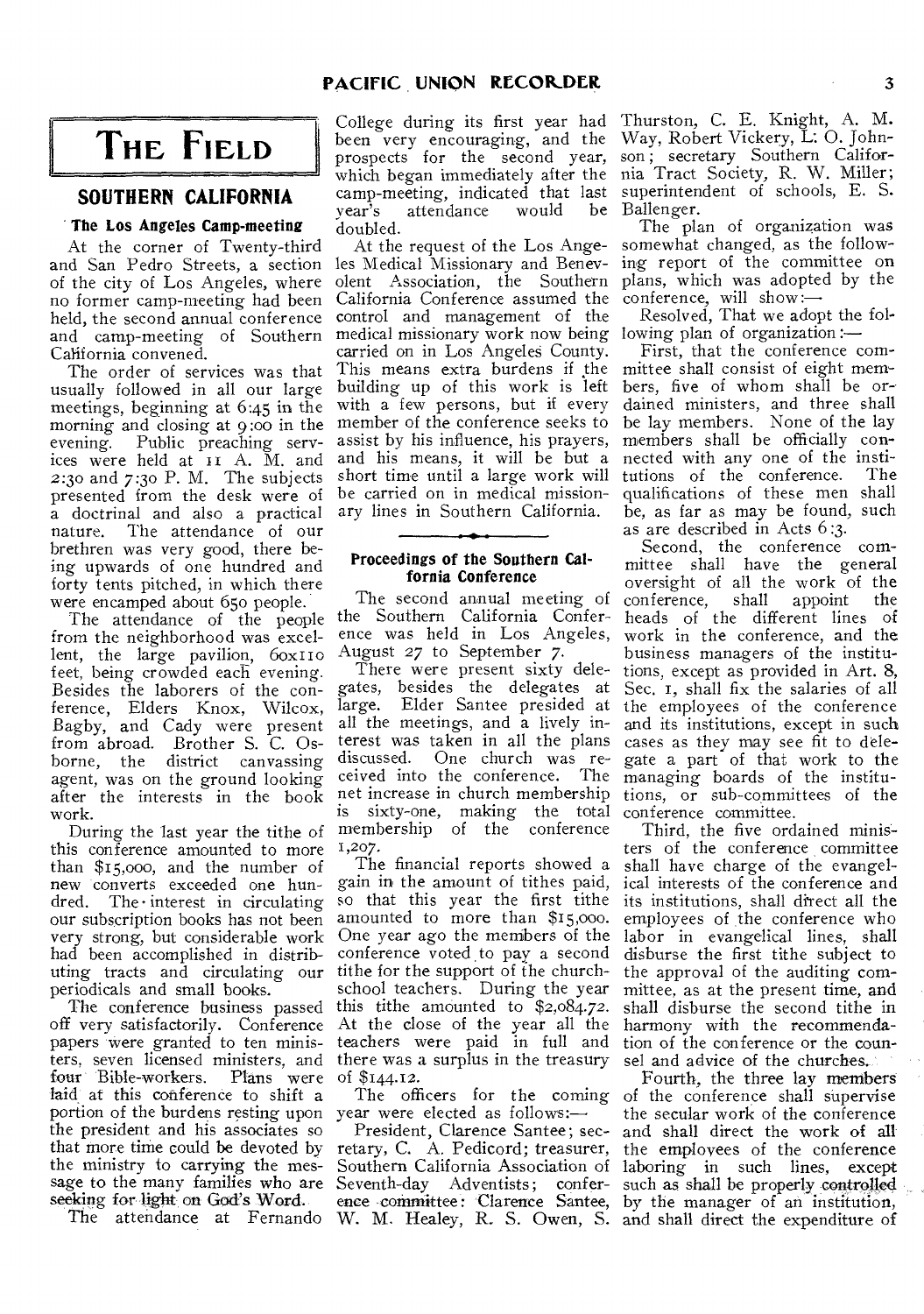### 4 **PACIFIC UNION RECORDER**

funds pertaining to their appointed work with the exception of such funds as are elsewhere provided.

Fifth, the superintendent and business manager of each line of work together with the committee of three shall constitute the managaing board of that line.

Sixth, the managing board of each institution shall supervise the work of that institution, and shall be authorized to expend all funds which shall come into the hands of the conference treasurer for the use and benefit of that institution, except in cases hereinafter provided.

Seventh, the superintendent of schools, together with the president of the conference, one of the lay members of the conference committee, who shall be selected by the committee, and the president of the faculty of the Fernando School, shall constitute the school committee.

Eighth, the school committee shall have general oversight of all schools and shall supervise the work of all teachers in the conference.

Ninth, the conference treasurer shall hold or supervise all funds of the conference and its institutions, and shall disburse the same as follows:—

All laborers and expenses in the evangelical department which may properly be paid from the first or the second tithe, shall be paid on the order of the president of the conference.

All laborers and expenses in the institutions upon the order of the business manager of that institution.

Salaries of all teachers, excepting ordained ministers who may be teaching, upon the endorsement of the school superintendent and the order of the president of

the conference.<br>Tenth, none Tenth, none of the above committees shall have the power to enter upon the purchase, mortgaging, or sale of the lands or buildings, or the erection of buildings, or the additional improvements, or additions on existing buildings, except by the authorization of the conference.

Eleventh, all moneys coming

with no instructions as to how it may be used, shall be held by him until the conference shall indicate how it shall be used, or until the conference committee shall receive counsel from the churches as to its use.

Twelfth, the conference committee shall have power to remove any employee of the conference during the interval between sessions of the conference, when for any reason it shall seem necessary to do so.

Other resolutions were passed during the conference bearing on the general work as follows:—

i. In compliance with the request of the Medical Missionary and Benevolent Association of Los Angeles County, and in harmony with the recommendation of the General Conference that denominational institutions be owned and controlled by the people; therefore,

Resolved, That the business of the above association with its assets and liabilities, be taken over by the Southern California Conference Association.<br>2. That we rec

we recommend the First Street restaurant to be closed, that the food depository be moved to cheaper and more convenient quarters, and that the lease for the building be disposed of.

3. Whereas, the experience of the past year has demonstrated the advantages of a systematic plan for the support of our schools, and believing the second tithe to be God's appointed way for obtaining the means for their support, therefore, we recommend the adoption of this plan as fol $lows -$ 

That all be urged to dedicate a second tithe of their increase.

That two-thirds of this tithe be sent to the conference treasury.

That all teachers, except as may be properly maintained from the first tithe, receive their support from the fund thus created.

That all our schools be free of tuition to all families who pay the second tithe; that the question of tuition for others be left to the managing board of each school.

into the hands of the treasurer with the recommendation of the General Conference, and the conviction and judgment of this body, we adopt the cash basis upon which to carry forward the work of God, and thus guard "ourselves as with a fence of barbed wire, against the inclination to go into debt."

> 5. Resolved, That the Home department of Fernando College be placed on an entirely self-supporting cash basis.

> b. We recommend that in harmony with the general policy of the demonination, all trust funds for the general work shall be received by the conference treasurer by whom they shall be promptly forwarded to the Union Conference treasurer.

> 7. We recommend the adoption of the following actions of the General Conference concerning the Sabbath-school work:—

> (a) That the needs of the mission fields be kept before the Sabbath-schools as an incentive to liberal donations.

> (b) That the Sabbath-schools set apart the contributions of one or more Sabbaths in each quarter, as may be necessary, for the expenses of the school, all the contributions of the remaining Sabbaths to be given to missions. It is understood that this does not affect the established plan of giving to the Orphan's Home two yearly contributions.

> (c) That the Sabbath-schools contributions not be used for local church or church-school expenses.

> 8. Resolved, That we endorse heartily the work of the "Recorder," and pledge it our support. Also that efforts be made to increase its subscription list.

> 9. That we recommend the conference committee to call an extra session of the conference in the spring of 1904.

> The trustees of the Southern California Association of Seventhday Adventists were elected as follows :—

4. Resolved, That in harmony Clarence Santee was chosen chair- Clarence Santee, W. M. Healey, R. S. Owen, S. Thurston, A. M. Way, Robert Vickery, and L. 0. Johnson. In their organization,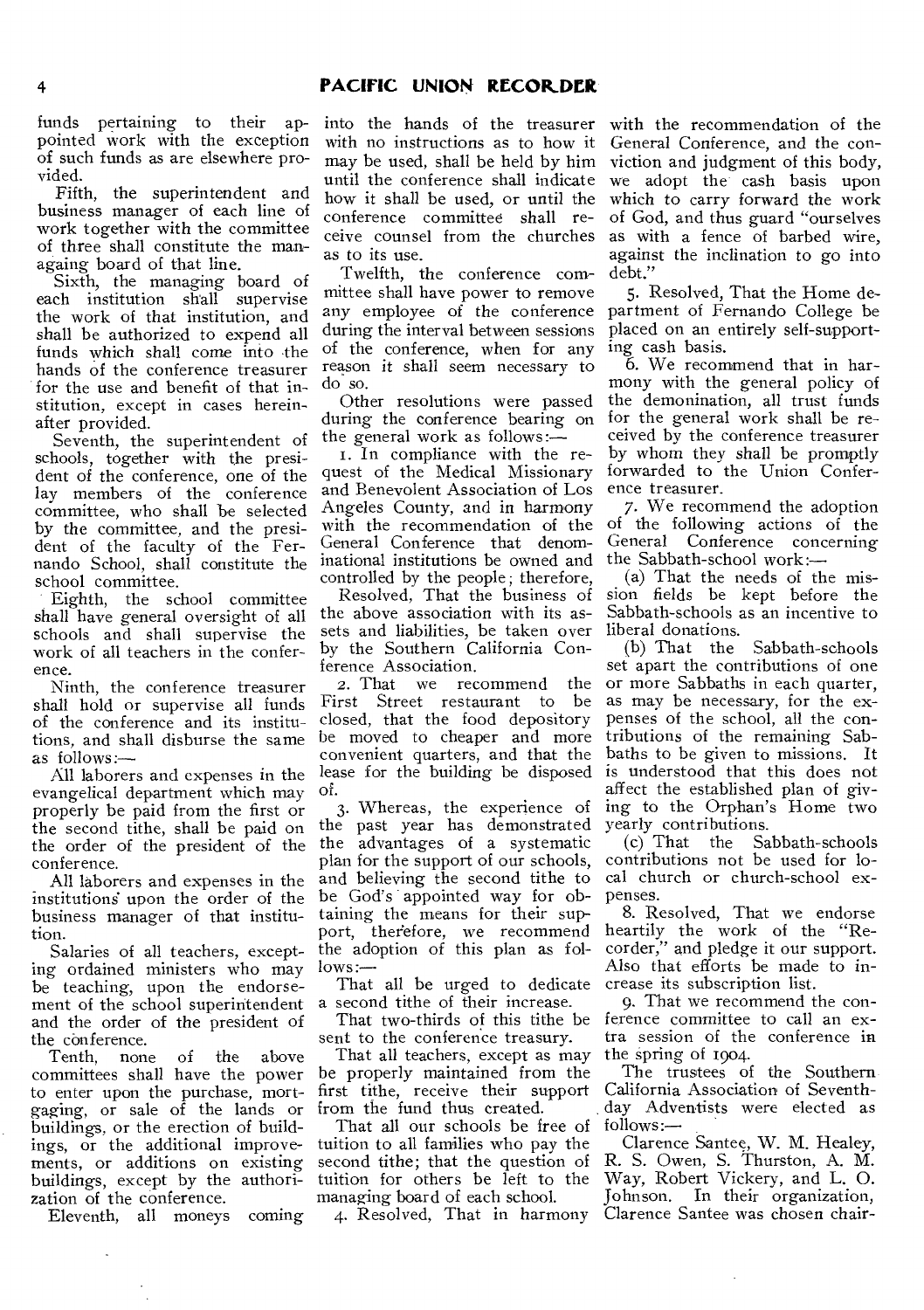man and C. A. Pedicord, secretary and treasurer.

C. A. Pedicord, Secretary.

### **WESTERN WASHINGTON**

### Oakville

Seldom has a more inspiring and helpful series of meetings been held than those conducted by Elders Stewart and Watson at Oakville, from August 21 to 23. For five ,years the gospel of the third angel's message had not been heard in Oakville from the lips of a preacher, and upon the three sisters who dwelt there a burden of prayer for this town had long been resting. The Lord answered this prayer by calling together a convocation of the brethren within a radius of about fifty miles. They began arriving Friday afternoon, and more continued to come on each train until the meetings were finished. About sixty members of seven or eight different churches were present.

Six public meetings were devoted to the consideration of Bible themes, the Christian life, its development, and attendant blessings. During the day, meetings were held in the open air in a beautiful little grove a short distance from the town. The evening meetings were held in the town hall, and all were fairly well attended by the townspeople, several of whom expressed a deep interest in the words spoken.

The Sabbath-school was very interesting and instructive, and a large number of children were present.

The subject was discussed of building a missionary boat for colporteur work on Puget Sound. Two hundred dollars has already been subscribed by the churches of this conference, and a considerable number of "Object Lessons" that have been paid for, but not yet sold, have been donated. Some decided to devote the receipts of the ingathering service to this work, while others made different arrangements. The whole proposition was received with enthusiasm by the different churches.

meetings were those held among the members where the late testimonies concerning education, industrial work, health principles, and all lines of Christian development were taken up and carefully studied. It was in one of these meetings that the sisters inaugurated a movement to bring the principles of health reform more directly into practice. To this end, Sister Wilcox, of Hoaquim, was chosen as secretary to receive suggestions concerning healthful cooking and dressing and forward them to the different churches. Some consideration was given to different lines of industrial work that might be done at home, such as fruit-canning, glovemaking, and basket-weaving, and the returns therefrom used to advance the cause.

So much good was received by those in attendance that meetings similar to the one held in Oakville were planned for each one of the little, lonely, struggling churches, that all may receive the benefit to be gained from combined effort and Christian fellowship.

A request was made for a local camp-meeting to be held at Oakville next year. Surely God set His blessing upon this little meeting. May the seed sown spring up abundantly, resulting in glory to the name that we love.

Faith Burch. Oakville, Wash., August 29.

#### Kalama

In the midst of our, meetings at visited the town, so all public place. meetings were closed for two<br>weeks. Of course, this hindered afraid we might bring the disease to their houses. After the quarantine was raised we held meetof the series two more were bapschool numbers over twenty.

County. This town is located on greater prosperity for the church

Not the least instructive of the a hillside, so we had some trouble in finding a site for our tent: A fair location was at last obtained, and we began our meetings. From the first the attendance has been fair, and the people seem to be free from prejudice. The town and every family has been supplied with reading matter. The rain has interrupted to quite an extent, vet our labor has not been without fruit. Three have taken a stand for the truth, and several others are deeply interested. We are working on in faith, trusting<br>the Lord for results. Our Lord for results. Our<br>age is good. Our faith is courage is good. strong.

> W. F. Martin, A. Beck and wife, M. Belle Shryock.

### **WESTERN OREGON**

#### Roseburg and Myrtle Point

This is our first report to the "Recorder" since making the change from Arizona to the Oregon Conference, and it may be that many of our friends have lost track of us. We are happy to say that we are still in the work and that my wife's health is much better here than it was in the hot climate of Arizona.

Kelso a scourge of •smallpox and Brother R. W. Airey at that We came to Oregon at the time of the state camp-meeting at Salem, which began the last of May. Afterward we came to Roseburg to aid in the tent-meetings to be held by Elder 0. Soule

weeks. Of course, this hindered nearly two months, in which we our work. It was also impossible had fair interest. As a result, five for us to do much visiting during have lately been baptized, some this time, as the people were others are keeping the Sabbath, ings for a week. On the last day ment-keeping people. At the tized, making five since we came building in process of constructo the town. There is now a nice tion. When completed, it will he company at Kelso. The Sabbath-a neat structure, 28xqo feet, with From Kelso we came to Kal-for church-school purposes. We ama, the county-seat of Cowlitz hope to see brighter days and Our tent effort continued for and still others are interested, who we hope will soon take their stand with God's command-<br>ment-keeping people. At the same time, we have had a church a basement of equal dimensions,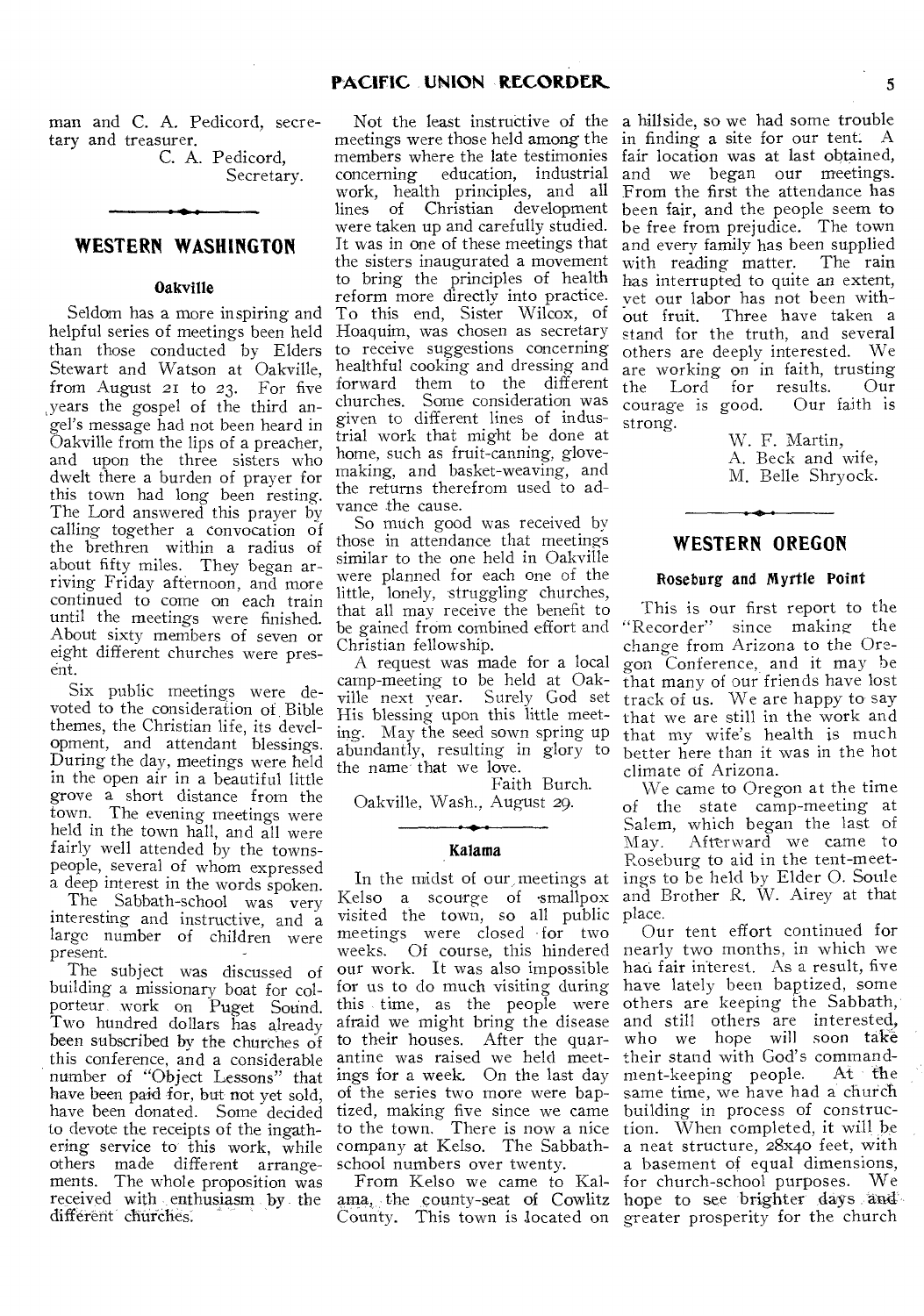work that is being done.

Through the Coos County camp-meeting, held at Myrtle his office with the Western Oregon Point not long since, some interest had been awakened, and it has been spending some weeks on was thought best to continue to the Sound in the interest of the Pawork for a time with public meet-cific Press. We welcome him back ings during Sabbaths and Sun-to our office, where he will spend days, using the remainder of the a few days. time in visiting and Bible work at the homes of the people. We build near Elder Starbuck's new have been here only a few days, but find some that are interested in the message. Having secured the privilege of studying with several families, we are happy in the good work. Pray for the work at this place, that the word of the Lord may have free course in separating a people unto Him who shall soon come to reap earth's harvest.

W. L. Black.

#### **News Notes**

Elder Burg has gone to attend the camp-meeting which is to be held at New Westminster, B. C. He expects to be absent about two weeks.

Brother H. H. Johnson, former state canvassing agent for this conference, has been released from this field so that he may take up the work in the South. He will leave us for Mississippi, his future field of labor, in a, few days. We are sorry to lose Brother Johnson from our midst, but workers are much needed in the South, and we wish him abundant success in his efforts. Elder J. M. Cole has been appointed to take up Brother Johnson's work here.

The office was glad to receive a visit from Sister Tabor a day or two ago. She is in Portland from The Dalles for a few days. and Brother Tabor have not been able to do much in that place this summer on account of his ill health She states that he has been spending a few weeks at St. Martin's mineral springs, and is much better than when he went there. He will return to take up his work in The dearth of patients, but there has Dalles soon.

closed their series of meetings at<br>Gresham. While there are not many visible results, yet the seed and spiritually-starving humanity. often remark, "and you preach it

at Roseburg, on account of the has been sown, and God will care for the harvest.

> Brother H. H. Winslow, who has Conference and Missionary Society,

Elder Benham is preparing to home at Central.

Edgar. Rogers, one of our canvassers, has been spending a few days in Portland, canvassing mostly in the large buildings for "Good Health." He finds a wide field for labor in this direction.

Brethren C. W. Gibson and A. Williams are doing faithful work at Astoria. They report that this is a hard field to work in ; however, they find a number who are interested in the truth.

Elder C. J. Cole and wife are taking a much-needed vacation before taking up work for the year.

Elder Starbuck has returned home from Hood River, where he labored during the summer in a tent effort with Elder C. A. Wyman. He intends to remain home a few days, devoting his time to working on his new house at Central, a beautiful suburb of Portland.

We still have a quantity of the special number of "Good Health" on hand, and your orders will be promptly filled at five cents per copy, post-paid.

Elder J. M. Cole *is* laboring in the interests of the canvassing work in fhe vicinity of Salem. He reports that prospects are good for several canvassers to enter the field soon.

Elder Webster reports his hands full, for an interest *seems* to be springing up far and near as a result of his labors in Eugene.

Elders Decker and Benham have tors and nurses have been com-Gresham. While there are not labor uncomplainingly for suffering preach the Bible," they would The Portland Sanitarium is enjoying a good patronage. As a general thing, during the warm summer months so many go to the beach and mountains that there is a been no lack this summer. Docpelled to work very hard, yet they

Dr. Carey is working up the church-school interest, and, as usual there is a dearth of teachers. Several schools will be in operation this year. The school at Montavilla will be the first to begin. Two teachers will be employed.

By a formal action of the conference committee, the academy run by Prof. F. S. Bunch at Gravelford has been set apart as an intermediate school for the southern part of Oregon, with Elder F. S. Bunch as principal.

Brother L. I. Stiles, our former conference tract and missionary secretary, is devoting his time to the health-food interests in this city. There is a rapidly-growing interest in the cause of vegetarianism in this part, and as literature along this line is occasionally on display at our office, we often have talks with those who are interested. This affords a broad field for missionary work.

## **CALIFORNIA**

### **Sacramento and Oak Park**

The earlier part of the work done in the places named above, during the summer, has already been reported by Elder Fero. After the close of the tent work at Oak Park, June 29, I continued to hold cottage meetings there four times a week until the first of September. Practically all who attended these meetings were women. The interest was excellent throughout the entire series.

Aside from these services and studies, I visited interested persons at their homes, both at Oak Park and in Sacramento. During the last four weeks of my stay in Sacramento, I gave open-air lectures two times a week, on various phases of the message, at the corner of Fourth and K Streets. The attendance was large and the interest could not have been better. Usually after the lecture proper had been given, the people would detain me an hour longer asking<br>questions. They constantly ex-They constantly expressed their surprise at the tenacity with which we held to the Scriptures in our preaching. "You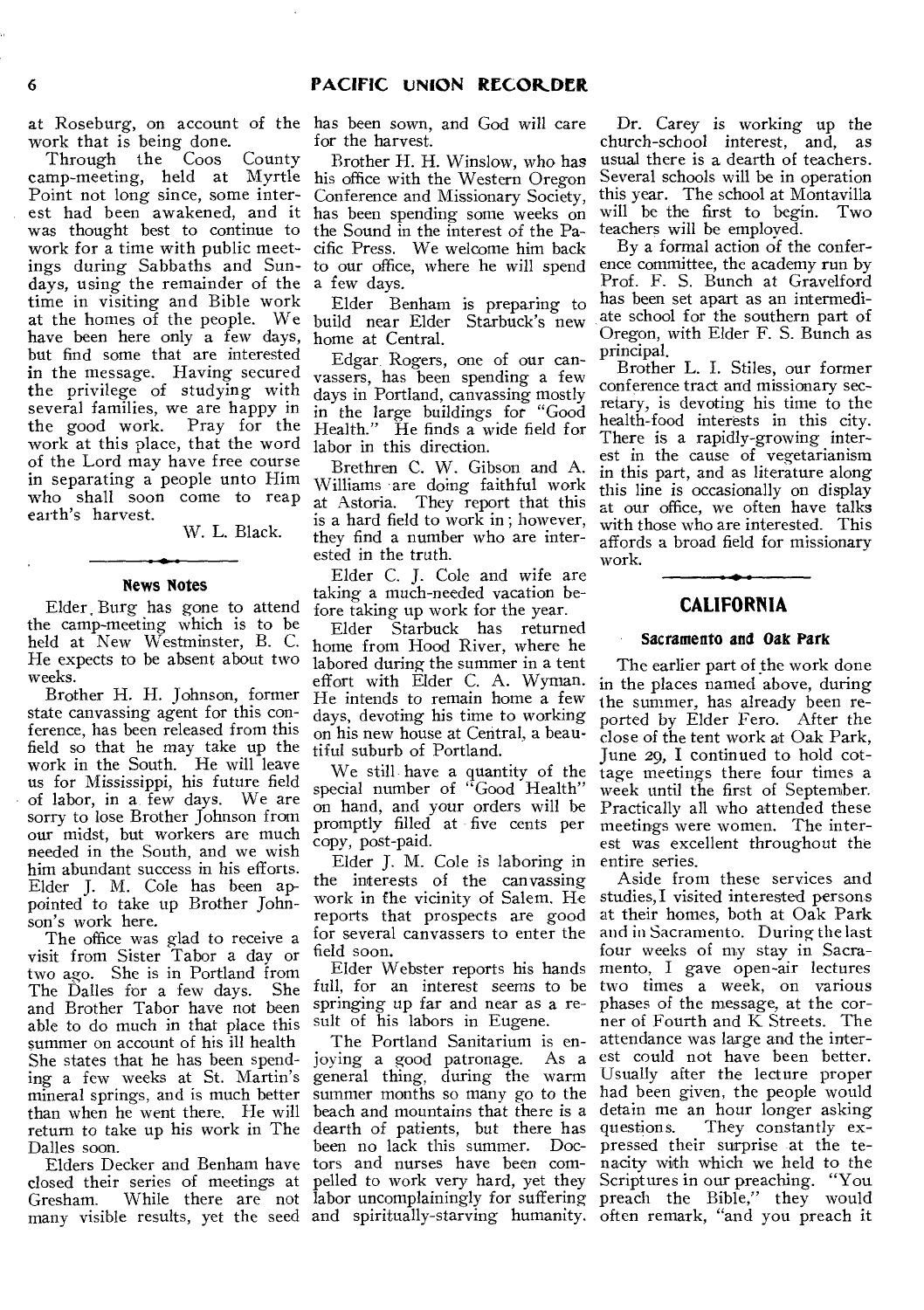$\sim$   $\sim$   $\sim$   $\sim$ 

 $\sim$ 

in a way that makes it appear as the most consistent and logical book in existence."

 $\sqrt{3}$  ,

 $\frac{1}{2}$  ,  $\frac{1}{2}$  ,  $\frac{1}{2}$  ,  $\frac{1}{2}$ 

 $\Delta \sim 0.002$ 

I am sure that much good could be accomplished in Sacramento by streetmeetingsif we had a hall near by ready into which to draw the people for heart-to-heart talks and inquiry meetings. Often the Peniel workers and the Mormon missionaries would hold services at the same time on adjacent corners, but as soon as their hearers would see that we had come out they would desert and come over and join us. The drawing power was not in the speaker, but in the truths spoken.

The present fruits of the summer's labors in these places are ten precious souls added to the Sacramento company. Most of these were baptized, others having been baptized before by the Baptists. There are more who are still investigating, with the help of some of our sisters.

The conference committee has called me to unite with Elder Richards in labor with the Oakland church for a time. It is my personal conviction that Sacramento deserves the help of a firstclass conference laborer during the fall and winter months, and  $\overline{I}$  sincerely hope that our committee brethren will see their way clear to provide such a laborer for that important center.

I praise God for these blessed experiences.

Geo. W. Rine.

#### **One Cent**

Will bring you a copy of that fifth new General Conference tract, by the Rev. C. H. Spurgeon, entitled "The Perpetuity of the Law." Same size and price as the other four tracts,—"We Would See Jesus," "Signs of Our Times," "Gospel Remedy for Present-Day<br>Isms," and "What Do These and "What Do These Things Mean." Only *72* cents per too, post-paid, or i cent each. Address California Tract Society, Oakland, Cal.

#### **Valedictory**

on our way, to the state of Mississippi, where we expect to help in proclaiming the final warning message to mankind. As we reflect upon the past few years of work in this conference, we thankfully recount many tokens of God's love and are also grateful for the support of the noble brethren of California. The encouraging words and acts of kindness will not soon be forgotten. With a shade of sadness we have looked into faces endeared to us, feeling keenly the possibility that we may never again see them here; but if they and we faithfully walk in duty's path to the end of the journey, all will be well. The mistakes we have made in the conference ever remind us that we are weak of ourselves and need constantly to walk in humility before God.

As we leave surroundings in many ways so favorable to enter a needy and difficult field, we earnestly solicit the prayers of all who believe in the power of prayer. May a rich and continued blessing rest upon the dear ones. left behind.

For the present our address will be Vicksburg, Miss., Box 29.

H. G. Thurston,

Mrs. H. G. Thurston. Fresno, Cal., Sept. 8, 1903.

#### **California Laborers Abroad**

It gives us much pleasure to readin the "Recorder" of the work being done by the workers on the Pacific Coast in our own dear native land. With this feeling, it follows that the workers at home are interested to know what their<br>former associates are doing associates abroad; hence this short note.

I just returned to London from<br>the Leicester camp-meeting. camp-meeting, where I had the privilege of personally greeting \_all those in this field who were formerly California laborers. While there I also had the pleasure of speaking under the tent which was given to England as a free-will offering by those in attendance at the Fresno campmeeting last year.

Within a few hours we shall be Elder Conradi was present, who, in The meeting itself was excellent. connection with Elder Olsen, gave practical instruction in church lines. Dr. Paulson, of Chicago, gave some of his strong talks on health topics, as also did Dr. Olsen and Dr. Sisley.

The tent had been removed from an opposite side of the city to the spot chosen for the general meeting, and the people in that vicinity became deeply interested from the first meeting. The tent was full every night, and so when the campmeeting proper closed there was full-fledged interest to hear the message.

Brother McCord was down from Manchester, where he reported nearly twenty having received the truth from tent-meetings held by himself and Brother Haughey. They returned to Manchester to follow up their well-begun work. Brother Parsons and his mother were also present, and reported a goodly number walking in the truth at Hull:where they had been working. Brother Parsons expects to remain for a time in Leicester to assist Elder Andross and

Brother Marchus in tent work.<br>Important business brought Important business Brother Gauterau from France to England, and he was present a part of the time during the meeting. Sister Mazie Howard, from San Diego, Cal., happened to come to England at the same time, and she, too, was in camp. She will in due time return to France with Brother Gauterau.

I had almost forgotten to mention Brother Delmar Baker, who was present at the meeting from Belfast, Ireland. He was looking and feeling well, and seems to enjoy his work very much in connection with the sanitarium in that city. He is making a success as nurse. To this I can testify from the fact that he gave me treatments all the time of my sojourn in Leicester, and my health improved rapidly under his treatment.

I held tent-meetings three weeks in West London, and then gave them over to Elder Knight, who had just arrived from Australia. It has been decided for me to work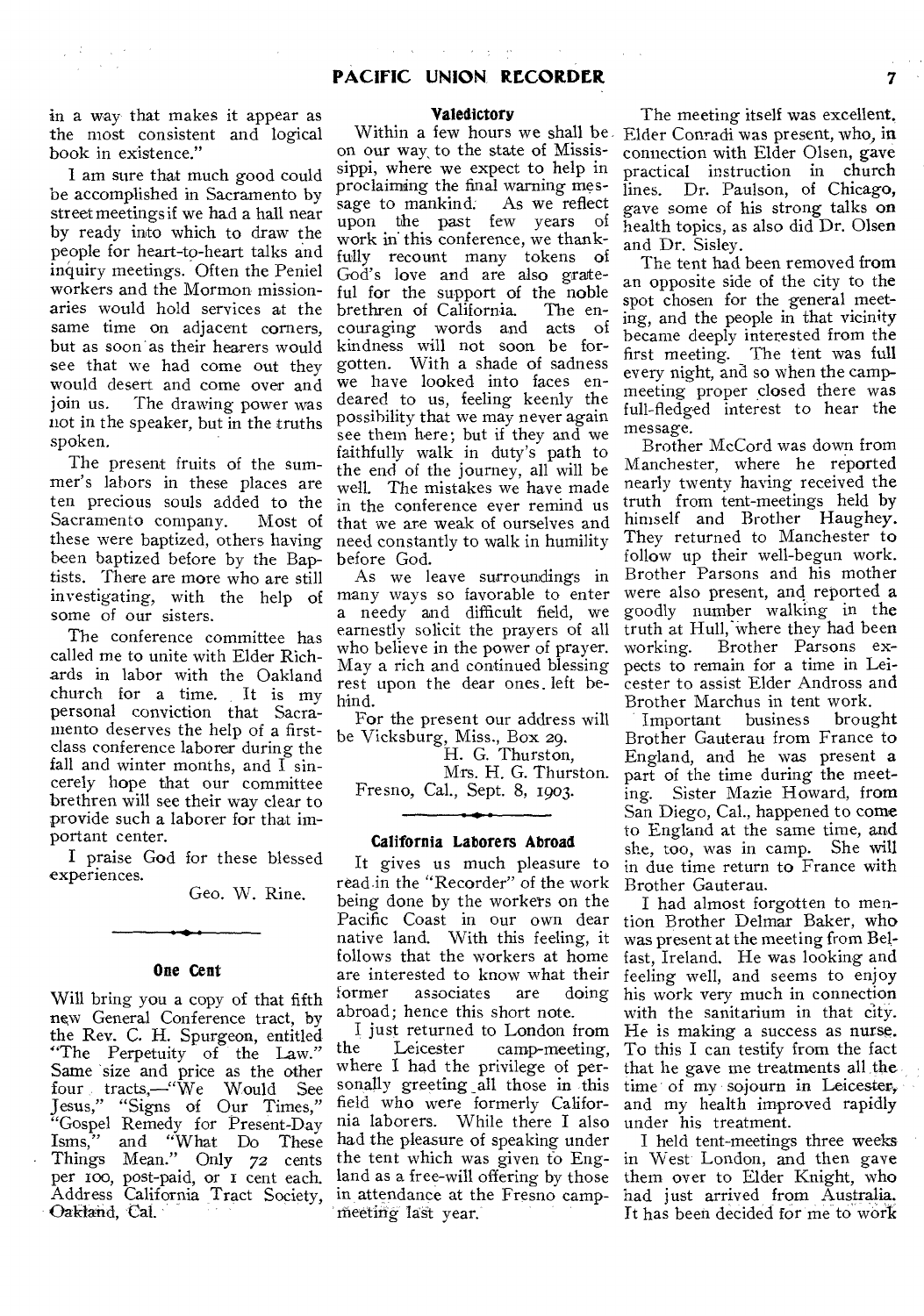in conjunction with the London need to open up and develop the nest appeals and accounts of the Bible school for the coming year, which opens September 9; also to do some work on the "Present Truth." This will take me out of the field most of the time, but if this is best, I submit cheerfully.

The work is onward in England now, and is hastening more rapidly than ever before. We pray that its speed may be still more quickened, unto the final gathering of the ransomed saints.

J. 0. Corliss. London, England.

#### **Atlanta, Ga.**

Perhaps a few words as to my closing work in this city will be of interest, especially to the members of the California Conference who sustain me in this field.

On the last Sabbath in August I baptized five young ladies into the fellowship of the church; all of whom had been given private instructions in the message.

On the first Sabbath in September I baptized two colored sisters into the fellowship of the colored ness and other causes.

I am working to get everything in proper shape this week to turn colored work in this city.

Columbus next week, to open up old-time ring. the work there, where, so far as known, an Adventist sermon has never been preached. Over ten sold in the city by a company of workers.

Signs of the Times" and "Steps to meeting previous to the campwork, and I want to take with me missionaries, to sell these to the people. I ask all the readers of the the work in this great Southern God was with us. field, to send a free-will offering to the "Signs of the Times" to be used was present, and was granted sisting of seventeen colored peoas a fund to furnish us with such several audiences. She stirred

work in Columbus.

We shall need money to pay rent, and to give the young sisters a support; and if you will donate of your means to furnish us with the needed books and papers, we will do the work of selling them, and sacredly use the money in advancing the message.

Who wants a great blessing by donating to this work?

Please send your donations to the "Signs" office and tell them what it is for, and then send your prayers to God every day, that His blessings may rest upon the work in Columbus, Ga., and receive in return His blessing.

George B. Douglass.

#### **East End, Georgia**

church, and there are at least three rooms in town, as there were not vasser. It is interesting to notice tized, but were prevented by sick-lately purchased six new small Elder C. 0. Taylor, preached here, rant, bookstand, and pavilion. Quite a number had to rent

By direction of the conference verted, and the people heard the and most of these ministers re-

years ago there was some literature and the writer, assisted by Elders this year. I have decided to use "The been carrying on a few weeks' Christ" to help me open up the meeting, spoke a few times, and laborers and support them. The from Atlanta two consecrated Carolina, was present and spoke young sisters as self-supporting a couple of times. A revival of thoroughly aroused. The col-"Recorder" who feel an interest in upon the people. The blessing of B. Douglass and Miss M. M. Os-Elders G. B. Douglass, F. R. Shaeffer, Brother Hugh W. Jones, G. I. Butler and N. W. Allee. Elder R. M. Kilgore, who had the old-time message, lead by Elder Butler, had a good effect

books, papers, and tracts as we every heart who heard her ear-

"Lifeboat" work and the message, "The gospel to all the world in this generation." Our Southern Union Conference canvassing agent, Brother Harrison, was also with us, and added to the interest of the meetings.

Elder R. M. Kilgore was elected president; the writer, vicepresident ; and Mr. Thomas Mac-Millen, secretary and treasurer of the conference, and also of the state tract and missionary society. Mrs. Clara Phillips was chosen secretary of the educational and Sabbath-school work in this state.

We earnestly pray for wisdom and much of the Spirit of God, that good may be done.

others that should have been bap-tents enough, although we had that, since the first minister, over to my successor in the had ever attended. Backsliders except those who came to attend committee I go to the city of gospel preached with much of the mained but a short time in the Another year has completed its tics and making out a record of cycle, and we have just closed all the work that has been done our annual conference and camp-in this great "empire state" of meeting at Buford, Ga. There the South, and have so arranged were sixteen family tents pitched that in a moment one can turn to on the ground, besides the restau- the name of any place where tents and the bookstand tent. in 1877, including himself, there This was considered by many have been but twenty-five preachto be the best camp-meeting they ers who have labored in the state, were reclaimed, sinners were con-a camp-meeting or an institute, The preaching was done by twenty-five preachers were I have been gathering statiswork has been done by preacher, colporteur, Bible-worker, or canstate. I notice also that just<br>twenty-five preachers were granted-credentials in the Northern California Conference

> Elder William Killen, from South people are slow to act, but they Sister Nina Case, of Chicago, been organized in Atlanta, con-Come over into Georgia and help us. But come armed with the means for your own support. Let conferences continue to send are a loving, earnest people when ored people have responded well to the earnest labors of Elder G. borne. A colored church has H. F. Courter.

August 25.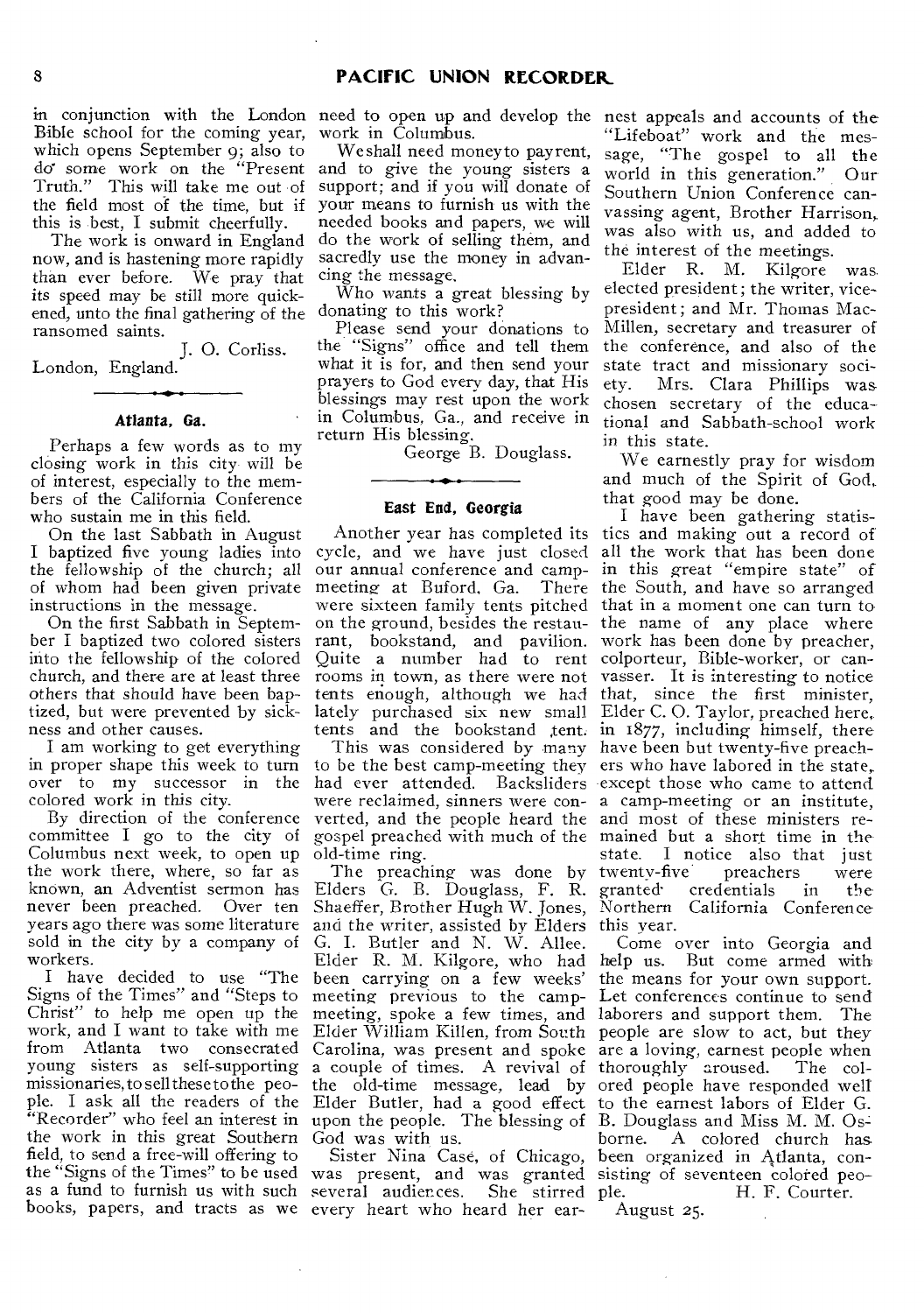## **PACIFIC UNION RECORDEk** 9



Where'er a noble deed is wrought, Where'er is spoken a noble thought, Our hearts in glad surprise To higher levels rise.

—Longfellow.

### Studying the Lesson

The teachers' meeting should not attempt that which can best be done at home. The valuable time of the session should not be frittered away in preliminary preparation nor the discussion of minor<br>details. The aim should be sim-<br>ply:—<br>I. To perfect the knowledge of details. The aim should be sim-

1. To perfect the knowledge of the lesson.

2. To bring out practical and spiritual truths.

3. To suggest the best methods of presentation.

4. To secure unity of teaching in the school.

I. The teacher is presumed to be already acquainted with the leading truth you find for your class text of the lesson, its meaning, in this lesson, and how would you and, in a measure, its teachings. teach it?" Occasionally ask a mem-The setting and surroundings are to be next brought out, with any side-lights that help to explain the lesson. These may be briefly stated by the leader or certain **keachers** previously appointed to do the work, or may be brought out by a series of rapid questions. the teachers to thinking. Ask for The leader should not try to carry the views of the teachers on these the whole load. He will find his own task lessened and the interest interchange of ideas, but do not alenhanced, if he asks aid from the low argument. The teachers' meetmembers of his class. Brevity and ing is not a debating club, and no conciseness should be the rule, method for rapidly and effectually however, and long talks absolutely killing such a meeting is more cerprohibited. One minute ordina-tain than that of occupying the rily is long enough for the state-sessions in long-winded argument ment of the connecting links, or the presentation of special information on any particular part of the subject. Different members mooted questions, but to suggest may be selected in advance to read, to the assembled teachers the helpat the proper time, the passages ful and practical lessons they may, in the Bible illustrating the text in turn, set before their classes. of the lesson. Where these selections are lengthy, however, the will involuntarily adopt the method mind. With a little forethought leader should simply give their of presentation followed by the teachers and superintendent may substance and suggest where they leader.

may be found. In the same manner, occasional use may be made of commentaries and harmonies. But at this point rare tact needs to be exercised by the leader to avoid prosiness. To keep the meeting from dragging, there must be action from beginning to end, and every minute of time be put to practical use.

Before leaving this division of the work, opportunity for questions should be given, as in this manner, often, misconceptions in regard to what has been gone over may be corrected, and important points brought out that might otherwise be overlooked.

2. When it comes to the deduction of the practical and spiritual truths of the lesson, the leader should especially remember that the meeting is simply a conference. One of the best ways in which to lead the thought of the class is to appoint, a week in advance, a teacher each from the senior, junior, and intermediate departments, and ask each to answer, in not more than three minutes, this question: "What is the ber of the class to give a minute talk on the memory verse or a particular verse of the lesson. Supplement these presentations with search questions,—questions that not only suggest the salient points of the lesson, but that get Seek to awaken the over the doctrinal and spiritual truths studied. It is not the province of this meeting to settle

leader. Hence, the latter should be brought to work together, and,

endeavor to be clear, practical, and effective in the teaching of the truths touched upon. He should select with care the most important facts and lessons, and carefully avoid attempting too much. Better be thorough in the presentation of a few points than to confuse by a conglomeration made up of a multitude of things. "How would you enforce this truth?" "How would you bring this truth<br>home to your pupils?" "How home to your pupils?" would you illustrate and explain<br>this truth to your class?" "How this truth to your class?" would you show your scholars they can carry this thought out in their daily lives?" These are questions the leader should ask again and again, as the practical and spiritual lessons of the text are developed. Make clear the climax thought of the lesson, and show how this thought should be brought out and enforced, even if the other parts of the lesson are cursorily passed over. Numerous illustrations should be given, not that all may be used in any one class, but that each teacher may select those suitable for his particular pupils. A good plan is to place upon the blackboard suggestive outlines that may be followed by the teachers.. These may be varied to suit the different grades, and will furnish the teacher a plan of action that he may alter or improve upon to meet the needs of his individual class.

3. The majority of the teachers tion should be made with this in 4. Other things being equal, the most effective work is done by that school in which there is unity of system and teaching. For this reason the superintendent is the natural leader in the study of the<br>lesson. Knowing the salient Knowing the salient truths that have been brought out and enforced by his teachers, he can so arrange his plans of review that he may supplement the work in the classes. "The teachers drive" the nails; the superintendent clinches them." Suggestions as to outlines and methods of presenta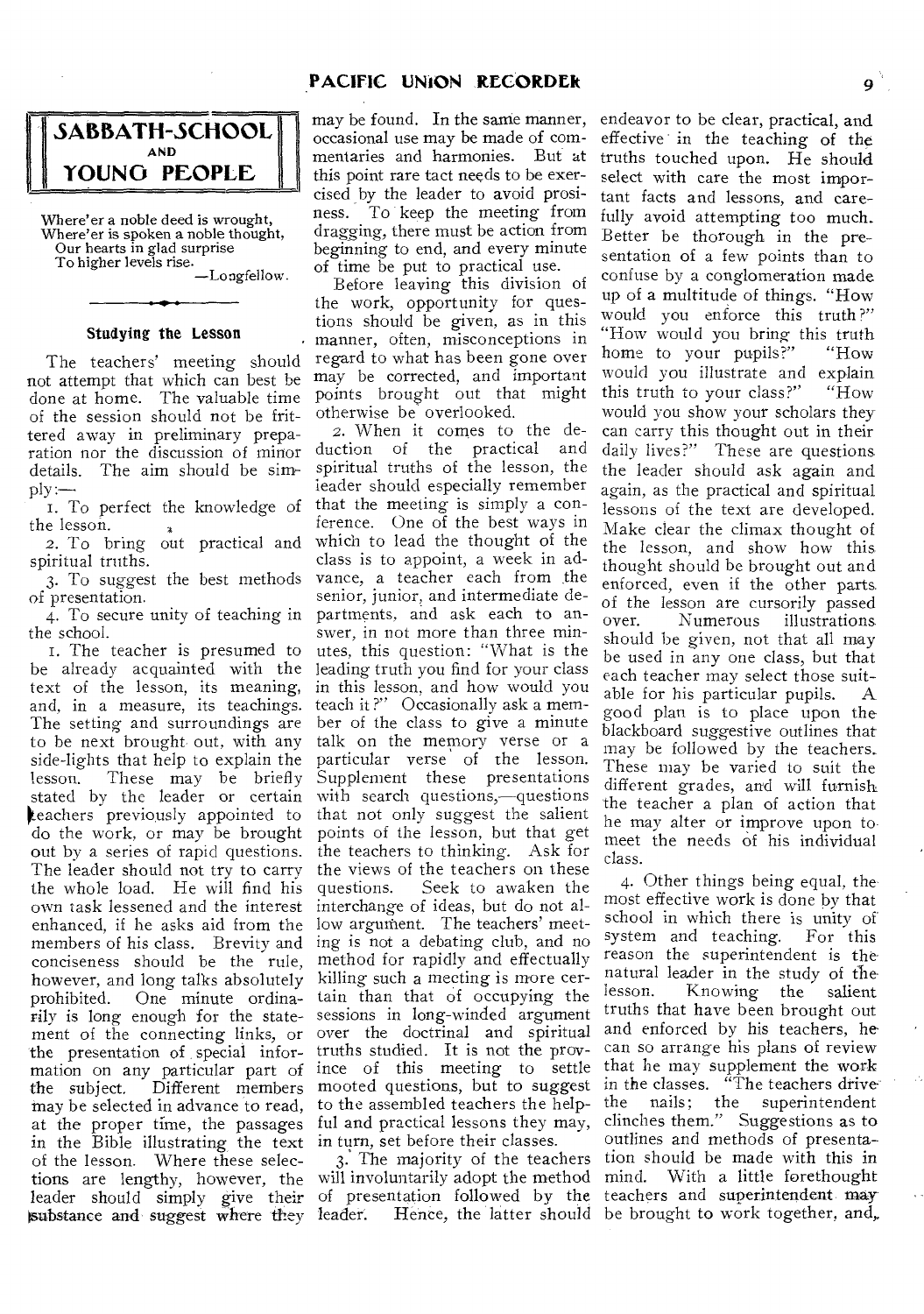greatly multiplied.-Selected.

#### **A Sermon Without a Text**

While at a station the other day, I had a little sermon preached in the way I like, and I'll report it for your benefit, because it taught me one of the lessons which we all should learn, and taught it in such a natural, simple way that no one could forget it.

It was a bleak, snowy day. The train was late; the ladies' room dark and smoky, and the dozen women, old and young, who sat waiting impatiently, all looked<br>cross low-spirited or stupid. I cross, low-spirited, or stupid. I felt all three, and thought as I looked around, that my fellow beings were a very unamiable, uninteresting set.

Just then a forlorn old woman, shaking with palsy, came in with a basket of wares for sale, and went about mutely offering them to the sitters. Nobody bought anything, and the poor old soul stood blinking at the door a minute, as if reluctant to go out into the bitter storm again.

She turned presently and poked to call it out. about the room as if trying to find something; and then a pale lady in black, who lay as if asleep on a sofa, opened her eyes, saw the old woman, and instantly asked in a kind tone, "Have you lost anything, ma'am ?"

"No, dear. I'm lookin' for the heatin' place to have a warm 'fore I goes out again. My eyes is poor, and I don't seem to find the furnace nowheres."

"Here it is," and the lady led her to the steam radiator, placed a chair, and showed her how to warm her feet.

"Well, now, is not that nice?" said the old woman, spreading her<br>ragged mitten to dry. "Thank ragged mitten to dry. you, dear; this is comfortable, isn't it? I'm mos' froze to-day, bein' lame and wimbly, and not selling much makes me kind of downhearted."

The lady smiled, went to the counter, bought a cup of tea and some sort of food, carried it her- half hour in the dreary station. I something better.--Cecil.

as respectfully and kindly as if the nothing but the emptiness of her silk and fur, "Won't you have a ing the heart" of every forlorn old cup of hot tea? It's very comfort-woman she met for a week after. ing such a day as this."

'Sakes alive! do they give tea to this depot ?" cried the old lady in a tone of innocent surprise that made a smile go around the room, touching the gloomiest face like a stream of sunshine. "Well, now, this is jest lovely," added the old lady, sipping away with a relish. "This does warm my heart."

While she refreshed herself, telling her story meanwhile, the lady looked over the poor little wares in the basket, bought soap and pins, shoe-strings and tape, and cheered the old soul by paying well for them.

As I watched her doing this, I thought what a sweet face she had, though I'd considered her rather plain before. I felt dreadfully ashamed of myself that I had grimly shaken my head when the basket was offered to me; and as I saw the look of interest, sympathy, and kindness come into the dismal faces all around me, I did wish that I had been the magician

It was only a kind word and a friendly act, but somehow it brightened that dingy room wonderfully. It changed the faces of a dozen women, and I think it touched a dozen hearts, for I saw many eyes follow the plain, pale lady with sudden respect; and when the old woman got up to go, several persons beckoned to her and bought something, as if they wanted to repair their first negligence.

Old beggar-women are not romantic, neither are cups of tea,<br>boot-laces, and colored soap. boot-laces, and colored There were no gentlemen present to be impressed with the lady's kind act, so it wasn't done for effect, and no possible reward could be received for it except the ungrammatical thanks of a ragged old woman.

But that simple little charity was as good as a sermon to those who saw it, and I think each traveler went on her way better for that but with a design to give him

the effectiveness of the school self to the old woman, and said can testify that *one* of them did, and poor woman had been dressed in purse prevented her from "comfort- I —Selected.

#### **Remembering Birthdays**

In the journal of Louisa Alcott is a little record which is deeply ,pathetic, when one remembers how her brave, unselfish life was spent un wearyingly for others:—

"My birthday; thirty-six. Spent alone, writing hard. No presents but father's 'Tablets.' I never seem to have many presents, as some do, though I give a good many. That is best, and makes a gift very precious when it does come."

Yes, the giving is best, there is no doubt of that; that she was, after the first hard years, able to give so much to those she loved, was the great joy of Miss Alcott's life. Yet how pitiful it seemed that so loving a heart should know the hurt of being unremembered.

"We don't make much of birthdays in our house," a girl said, the other day. "There are so many of us, you know. Once in a while somebody will say, 'I think you might congratulate me,' and then we all suddenly remember."

But why not remember beforehand and make the day a glad one? It does not need money necessarily; some tiny touch of festivity at the table; birthday letters under the plate or tucked in odd corners to be discovered one by one; a little treat in which all can join such simple things as these will be eloquent of love and make the day one of memory's shining heritages. If it costs a little trouble, so much the better. Surely our love for our dear ones is not measured by our ease. Could we forgive ourselves ever if some day we learned, too late, that a loved one had been grieving because she thought that we did not care?—Selected.

God denies a Christian nothing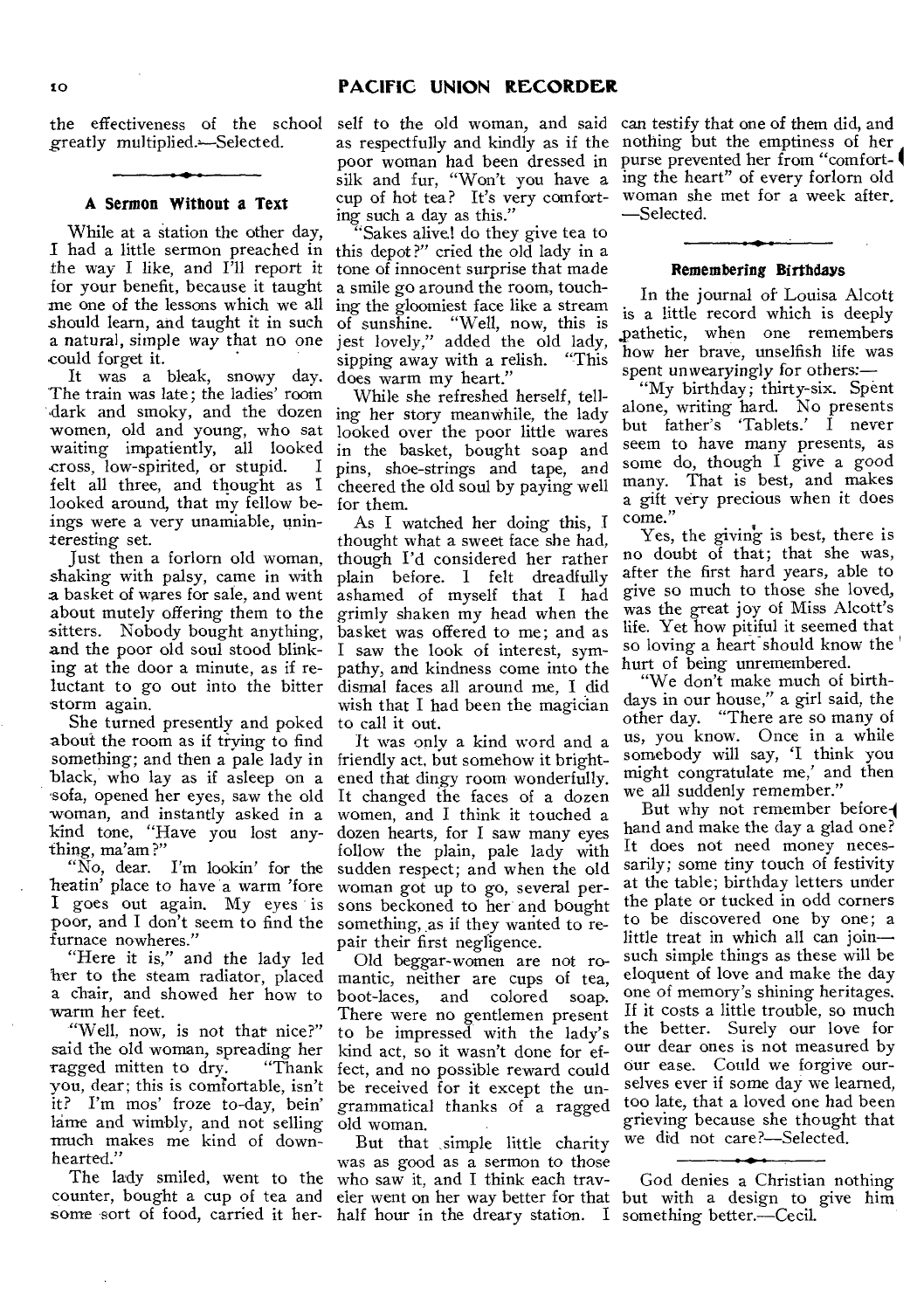### **She " Hung On "**

A minister told me the following helpful little story, which has in it. it seems to me, a bit of encouragement for some of us who may feel that our work has been of no avail in individual cases. A very poor mother came to the home of the minister with her son, a boy of about nineteen years, who bore evidence of having been something of a degenerate. His teeth were of prayer, and all of a sudden Jim tobacco-stained, and he had the unsteady hand and the nervous movements of a cigarette smoker. His mother's first words on entering the minister's study were:—

Thank God, Jim's converted!" There were tears of joy on her ,cheeks, and her eyes were shining as she uttered the words, and then He says that, to his way of thinkshe added with joyful eagerness:—

ever would become a Christian, but, praise the Lord, his Sabbathschool teacher had more faith than I had, and she just hung on and hung on when every one else had Don't you think so?" given Jim up as a hopeless case the Lord bless her!"

"Tell me all about it," said the minister.

"Well, there ain't no great to<br>tell. You see, Jim had been in You see, Jim had been in this Miss Gray's class from the time he was ten years old until he was about fifteen, when, like a good many other boys, he thought that he was too old and knew too much to go to Sabbathschool any longer, so he kind o' dropped out and only went now and then, and finally he stayed away altogether. But Miss Gray didn't drop him. She kept on his trail, as it were. And he—well, he did as most boys do when they drop out of the Sabbathschool, for he dropped into bad ways and bad company, and many a heartache and sleepless night he gave his mother. But his teacher, she hung onto him even after he had once been arrested for creating a disturbance with some other boys one Sabbath at the very hour when he ought to have been in Sabbathschool. His teacher remembered im in her prayers every day, from cracked bows."

and she came to see him time and again. It was wonderful how she hung on. She had prayers put up for him in prayer-meeting, and she said she had his name at the top of something she called her `prayer list.'

"Yes, it's true—Jim's converted! ful real in the religion of Jesus I'd about given up hope that he or his teacher wouldn't have hung "Well, one day when Jim had been awful down-spirited, and ugly, too, Miss Gray happened to come to see me; and she had a long talk with Jim and a season broke right down, and, before Miss Gray left, he was praying for himself, and he says he feels that he has a new heart, and I feel sure of it, too. And he says that the thing that converted him, more than anything else, was the way Miss Gray hung on to him. ing, there must be something awon to him so, but would have dropped him long ago. It was just her hanging on to him so that brought Jim around all right.

"I feel sure of it."

"So do I. And so I brought Jim over with me for you to have a little talk with him and a prayer. But you can't think how thankful I am for the way Miss Gray hung on to him."

I am sure this is far from being an isolated case of the reformation and final conversion of wayward and wandering boys because their Sabbath-school teachers have "hung on" to them. Have you some seemingly hopeless bad-boy cases in your class ? If so, take courage from this story of Jim, and "hang on" harder than ever, and the reward that came to Jim's teacher may come to you.—Selected.

Never messenger shall come if he be not sent.

We will welcome one and all, since the Lord so meant; Welcome pain or grief or death, saying

with glad acclaim,

"Blessed be all who come to us in the Lord's dear name."

—Susan Coolidge.

"Truth's shafts can not be shot



#### **• A Call to Parents and Children**

Since the middle of June I have been engaged in visiting the churches in the California Conference, in behalf of the educational work, and the encouragement of the young people, to the end that all may choose to fit themselves to help give the gospel to the world in this generation. It has been gratifying to find that California has a large number of strong, healthy, energetic youth, who by virtue of due encouragement, are ready to respond to the call of<br>preparation for service. About preparation for service. one hundred young people, not including last year's students, have signified their intention to attend the college the coming year, and it is hoped that a large per cent of them will see their intentions materialize. Many others are preparing to come another year, and as a whole the prospects are encouraging. The Lord is calling The Lord is calling. for every youth upon whom has shone the light of the truth, at this critical and solemn time, to enter the most glorious work ever given to mortal man, of declaring the last message to a suffering and dying world. Hence, every young man and woman should at this time enter the school of necessary preparation, and soon be ready to respond to the many calls coming from all parts of the world. This means that all parents who love this precious truth, their dear children's souls, and the souls of others will do everything in their power to send their children to a Christian school, where they may be fitted to be witnesses for the King of kings. It means that<br>every minister, every elder, every minister, every every church, and every worker, will spare no pains in continually encouraging the young to enter the field of the Master's work through the gateway of prepara-<br>tion—the college. When the tion—the college. Master comes He will require the usury of our talents, and only those who have not permitted them to lie hid, will hear the wel-

يتكرمه التي بالمتحسك للمراد سندار المتل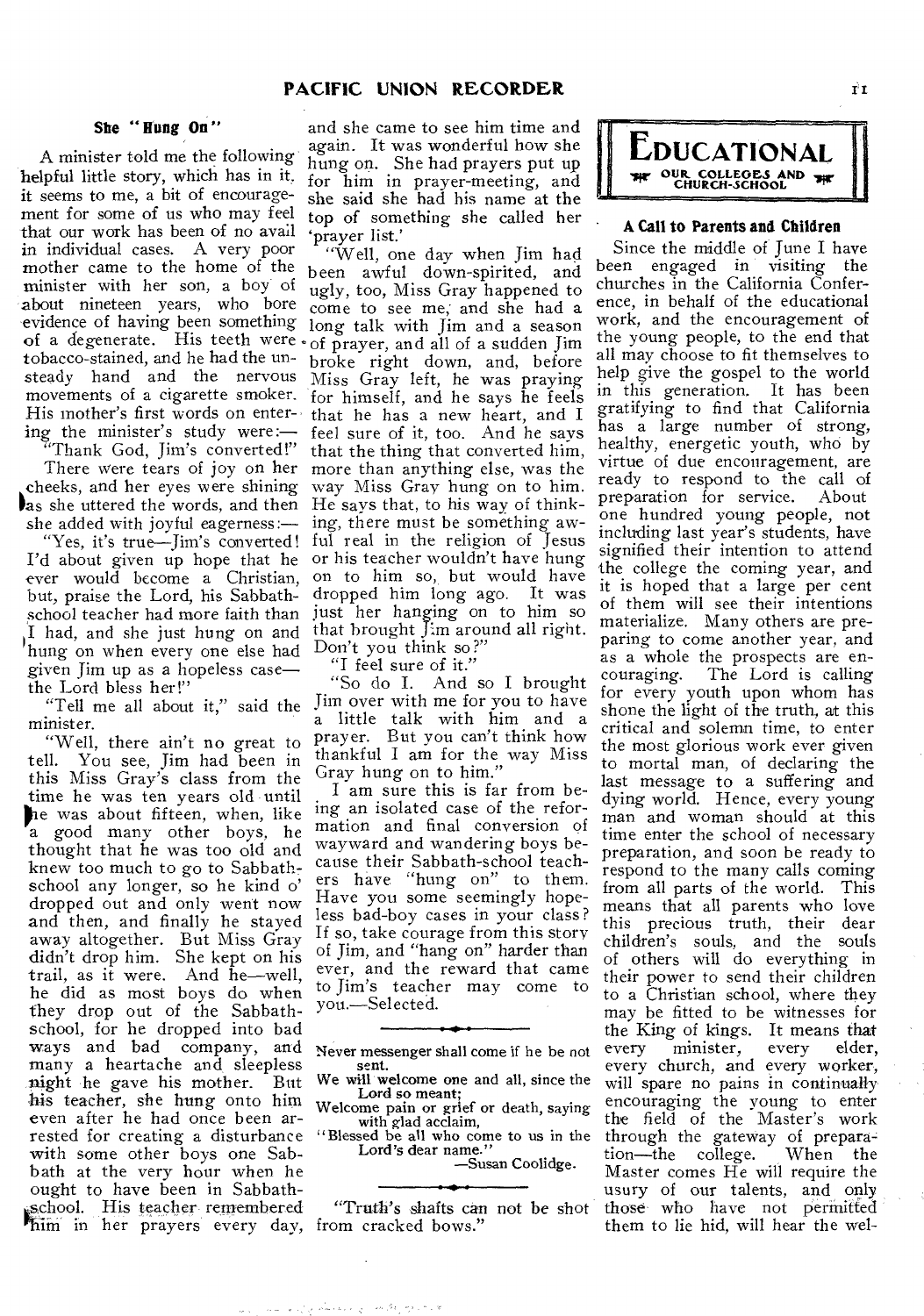come "Well done." this great need the Board and workers of Healdsburg College are sparing no pains nor effort to make this a training-school, ers, business managers, nurses, worthy to fit every student for. the work to which the Lord is calling him. It is sincerely hoped that every one who desires a necessary preparation will spare no pains to attend the college the coming year. May the tender spirit of our Father touch every young heart with the desire of ser-ner of the Cross until the war is vice, and may each one say, "Lord, here am I, send me." We will say again, parents send your children, and children come on, and we will do all we can to assist you in preparing for the great work that lies beyond.

The writer will be very glad to correspond with those who desire help or encouragement. All 'who desire information regarding the school, its work, and how they may attend, should address the undersigned. I trust that every one who loves the Lord will pray for mation, address Walla Walla Colthe success and efficiency of the lege, College Place, Wash. school during the coming year. E. D. Sharpe.

### **Opening of Walla Walla College**

The fall term of Walla Walla College begins Wednesday, September 30, four weeks later than last year in order to give students more time to labor in the field.

It is our expectation to cover as much ground in our studies during the school year of eight months as we have formerly done in nine months; hence it is important that every student be present the first day. From September 27 to October **2,** the College team will convey students and their baggage free from the depots to the Home. After that a uniform charge of fifty cents will be made for each passenger with baggage. Students should notify C. M. Christiansen, College Place, Wash., on what train they expect to arrive.

large attendance of earnest stu-sponsibilities that come to Seventhdents. There are calls from all day Adventist Christians. From departments of the Lord's work these should come Christian minfor consecrated, sturdy, well-quali- isters, physicians, teachers, me- wish to appeal to our people to add

Realizing fied laborers; and to meet these calls the College has courses of study adapted for the preparation of ministers, Bible-workers, teachand *canvassers.* Thorough instruction also will be given on the organ and piano, in singing and voice culture, and for those who wish to prepare for a medical course.

God is calling in these days- for volunteers to enlist under the banover. Who will respond, "Here am I, send me," and enter our training schools to receive a drill for effective service?

We are looking especially for men and women of experience and mature judgment, and such will be allowed to select the studies they most need. Younger students will be welcomed, and they will find work adapted to their wants, no matter in what grade they belong.

For calendar and further infor-

C. C. Lewis, President.

#### **Educational Work**

It was my privilege to spend a short time recently, in the teachers' summer school at Healdsburg, and it was a means of grace and *n* was a means or grace my spirit and quickened my zeal in the interest of churchschool work. Clearer ideas were suggested of its possible influence upon the different branches of our work as a people. There can be no doubt of the divine origin of this movement. When viewed in its various relations, its importance increases so much in my mind that it takes a leading place among the different branches of our work.

The prospect is good for a ply their faculties in meeting the re-Our families should be a source of supply to the cause for men and women who are taught in the ways of God to understand the principles of righteousness and be able to ap-

chanics, farmers, etc., so that every branch of the cause could draw ac-1 cording to its needs. To secure this, the children must be taught first of all the Word of God. The greater part of human teaching in the sciences and in literature must be sifted, and that which is sound must be placed in its proper relation, and the child's mind fortified by being taught how to discriminate, taking his stand always on the Word of God. In a word, the child should be directed in building a sturdy physical, mental, and spiritual being capable of manifesting the excellency of God's

character through grace.<br>Unfortunately, many parents Unfortunately, many never had such training and can not give it. Some who have are hindered by circumstances so the church-school must come in to supply the need. This training will reach a higher development in the more advanced schools, but the minds of the children must be given the correct mould in the church-schools. This suggests the necessity of a high standard of qualification for the teacher.

To the thoughtful mind it must appear that the influence of the consecrated teacher is immeasurable, reaching out through the future life of the child, and affecting all his relations and work. Much has been written and said on this subject, but it is inexhaustible. For the sake of brevity we anticipate the question : "What is being done to supply as far as is possible, teachers who will grasp the needs and apply themselves to the task?" We reply, so far as the California Conference is concerned, the most painstaking efforts are being made on the part of the church-school superintendent, the instructors in the summer-school, the college faculty, and the conference committee. And these efforts are being responded to by the teachers in a way that gives promise of success. As I watched the various classes and listened to the recitations and witnessed the deep interest of the class, I felt that all were endeavoring to cooperate with the Spirit of God. I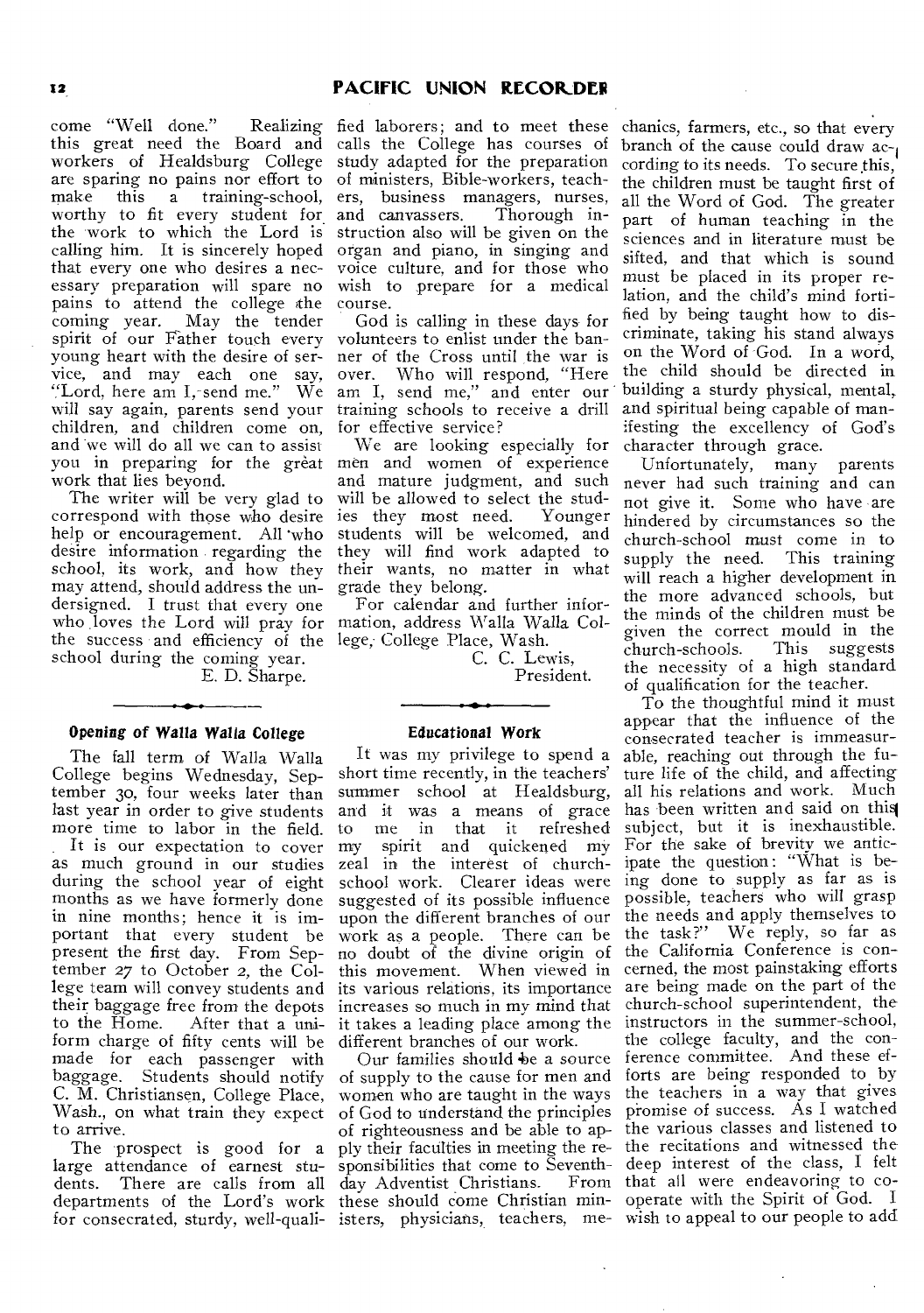way to this work.

If every one could spend a little time in visiting the school and college it would be profitable. If there is anything going wrong or any difficulty in the work, all are quick to hear of it, but little is heard of the self-sacrificing efforts made by those in charge. Shall we not foster and build up this very important agency in the cause, rather than criticize and discourage? Work together to correct mistakes, and make it efficient, and God's blessing will be manifest.

D. T. Fero.

#### **The Portland Educational Institute**

According to appointment, the church-school teachers of the Western Oregon and the Western Washington Conferences met at Mt. Tabor, Wednesday, June 24. There was delay in getting tents from the Salem camp-ground, and our work was somewhat hindered by a difficulty in getting lumber. Because of these hindrances class work was not begun till Friday. Mrs. C. C. Lewis then organized her classes in the study of the new books, "Education" and "Living Fountains." On Friday evening Elder Burg began his instruction in Bible doctrines. On the folblowing Sunday a class in Bible nature study was organized by Dr. Carey, and classes in the review studies by the writer.

From the beginning the presence of the Lord was with us in every study and recitation.

During the latter part of the institute Professor Lewis was with us, and spent an hour each day in-land, Berrien Springs, Mich. structing the teachers in the principles of education, and school organization and government.

Professor Cady was with us two or three days near the close. His instruction together with that of Elder Stewart, showed quite clearly the urgent need of having our schools where our children can be ing them carrying the word of life educated, not "according to the course of this world," but in the fear and admonition of the Lord.

On the last Sabbath of the institute an educational convention there will be a great family re-

their influence in every possible was held in the Portland church. Papers were read by the church-<br>school teachers. These papers school teachers. were well prepared and showed that our teachers in the Northwest have caught the inspiration of the hour, and have the spirit of the educational phase of the message.

> At the close of the institute the teachers were granted certificates from their respective conferences signed by the president of the conference and the educational secretary.

> > F. S. Bunch,

Educational Secretary, W. Oregon and W. Washington Conferences.

#### **The Fall Term of Emmanuel Missionary** College

The fall term of Emmanuel Missionary College, the trainingschool of the Lake Union Conference, opens October 21, 1903. This school coordinates the physical, the intellectual, and the spiritual in education. It is a trainingschool preparing men and women for active service in the cause of Christ. This is a practical way of hastening the evangelization of the world which prepares the way for the coming of Christ. There is a definite place somewhere for every Christian and God holds each one responsible not for what he does, but for what he might have done had he improved every opportunity. The training-school helps the young man or woman to recognize his call to service and fits him to fill that call more<br>acceptably than he otherwise acceptably than he otherwise could.

The fall announcement is sent free by addressing E. A. Suther-

#### **Does It Pay?**

Does it pay to put forth extra efforts and have our children educated for service in God's harvest field?

Is there any satisfaction in seethe world?

Is there any joy in contemplating that within the near future information.

union in the heavenly courts, and that all the redeemed will be there, and our children also, if all are faithful to Christ?

Does it pay to give our children that instruction which will lead them to choose the service of God instead of the allurements of this world which are but for a season?

Yes, brethren, it pays. You may not see so many dollars here in this life as a result of your labor, but you will see on the other shore the souls of men who have been rescued from the jaws of death. You will see ceaseless ages rolling by in which to offer to your loving Saviour the praise and honor which mortal tongue can not describe.

You will even have the satisfaction of realizing that the effort, the cares, the perplexities on this earth were far beneath, yea, not worthy to be compared with the joy and satisfaction of being counted among the redeemed who will ever inhabit the earth made new.

Hence, let us put forth the efforts to give our children the best opportunities to become efficient co-laborers of our Lord and Saviour. And where shall we send them?—To our schools and colleges.

#### **Important Notice**

Healdsburg College will commence its fall session on Wednesday, Sept. 3o, 1903. Parents and students should begin to make their plans now so the students may reach Healdsburg the day before school begins. The prospects for a successful school year are very bright. The board has labored earnestly to provide skilled, successful teachers, and only the very best work will be done both in the collegiate and industrial departments.

Some necessary improvements are now being made in the school building and in the home. The rooms are being papered and other needed facilities provided.

to those who are without God in and have them educated to become Parents, send us your children, workers in the Master's cause.

> Write for a calendar giving full H. G. Lucas, Secretary.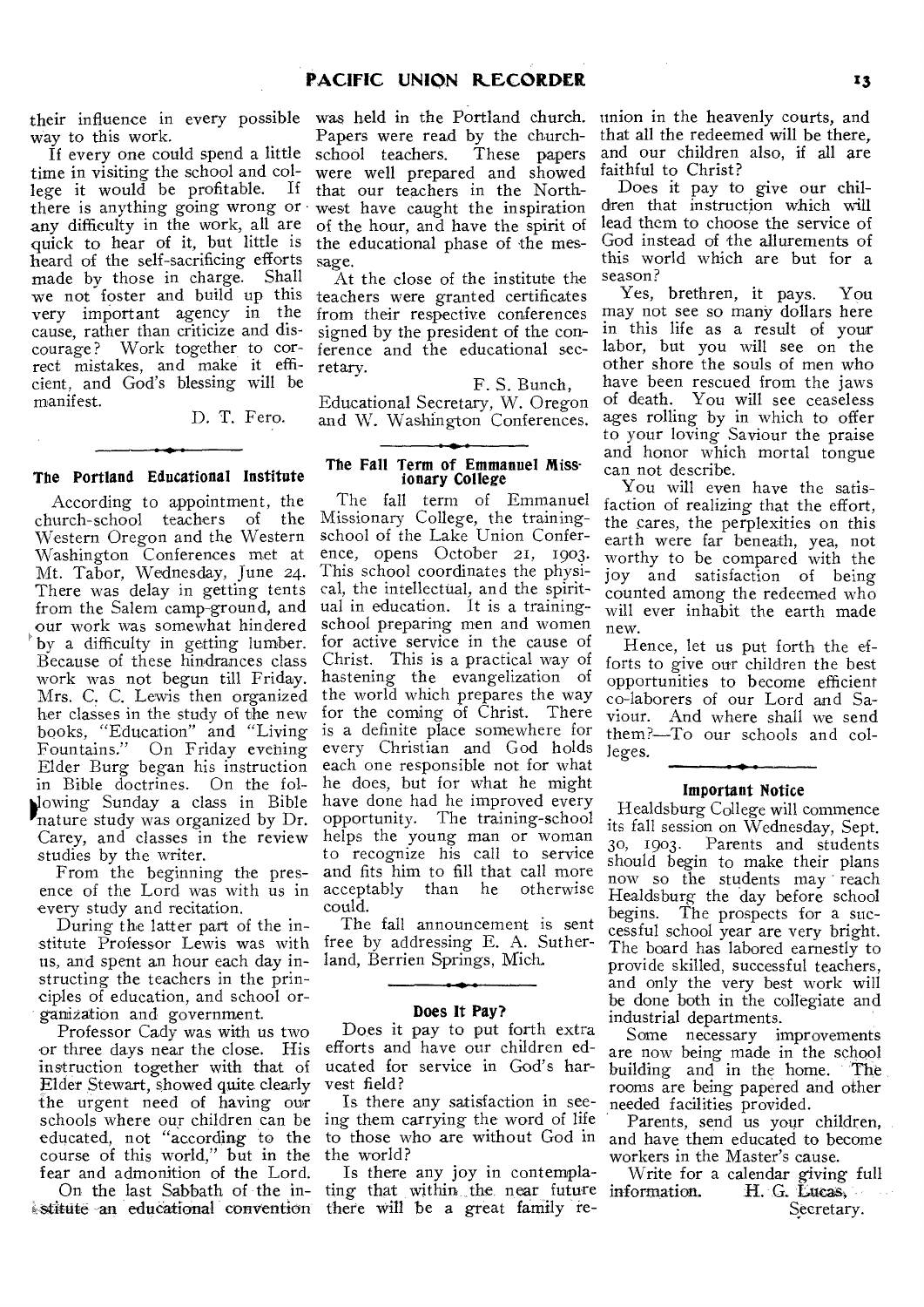### **<sup>1</sup>4 PACIFIC UNION RECORDER**

# **MEDICAL Tir MISSIONARY**

### *The* **San Francisco Dispensary**

The work of this dispensary continues to be carried on successfully. Recently the annual meeting of the San Francisco Medical Missionary and Benevolent Association was held in the Laguna Street church, when a report was presented of the work being accomplished. Dr. Brighouse, in her report, stated that during the nine months, between the first of November, 1902, and the first of August, 1903, no fewer than 629 treatments were given. Of this number *237* were entirely free. The dispensary aims to give treatments to the sick poor, and many who come are so poor that streetcar fare is quite an item. However, the majority of those helped are able to contribute a little to the support of the work, and during the period above mentioned the receipts from patients amounted to \$155.10. The amount received from pledges came to \$49.60, so that the total income was \$204.70.

The expenditures during the nine months embraced the following items: Gas, \$48.85; water, \$15.60; electricity, \$21.40; laundry \$27.45; furniture and supplies, \$36.55; and plumbing, \$13.00. This gives a total of \$183.40, leaving a balance on hand of \$21.30. More than one hundred dollars yet remains unpaid on pledges, and the work would be greatly benefitted if<br>these unpaid sums could be unpaid sums could be<br>I to the treasurer. Hitherhanded to the treasurer. to the water used in giving treatment has been heated by gas, but since the cost of gas has been increased other means must be employed. Hence, cash on unpaid pledges would be welcome now. When the dispensary was opened, the doctors' office was but partially equipped and fitted up, and as funds have been available, other articles of furniture and equipment have been added; still, much remains to be put in.

The work of the dispensary has exceeded our anticipations. We ex-July last, there appeared an illus

pected that it would be some time before the work would become familiar to those for whom it was established; but already a goodly number of patients have availed themselves of its benefits. Besides the treatments given in the dispensary itself, considerable outvisiting nurse. She reports many helpful and encouraging visits to patients unable to leave their homes, and she has had many opportunities to tell these sufferers about the Great Physician, so that her visits have been productive of other good than the merely physical.

For considerable time, a class in theoretical and practical hydrotherapy has met in the dispensary rooms, and with the aid of the facilities at hand, excellent progress has been made. Dr. Kellogg's text-book has been studied, and the medical students and others who have gathered week by week to study this method of treating the  $\operatorname{sic}_{\bullet\bullet\bullet}^1$  have derived much benefit from this class. A new class begins work the first Sunday in October.

Another feature of the work of the dispensary is the Thursday afternoon lecture by Dr. Brighouse to the members of the Christian help band. They meet every week in the rear of the church, and from  $I$  to  $5$  P. M. spend the time in missionary needlework, while they receive instruction from the doctor on health topics<br>and hygienic principles. Thus and hygienic principles. they are materially helped to qualify for assistance in giving treatments at home and in the dispen-<br>sary. The Christian help band The Christian help band have been making very encouraging progress, and their work is one of the leading features of the applied Christianity for which the Laguna Street church stands.

The new board of directors of the Association consists of the following persons: A. S Kellogg, Dr. R. A. Buchanan, W. S. Sadler, E. E. Partin, Dr. F. T. Lamb, Dr. A. J. Sanderson, Dr. H. E. Brighouse, and E. E. Otterbeck.

In the "Medical Missionary" for

trated article describing the Laguna Street dispensary.

H. W. Rose.



### **THE BOOK WORK**

**California Conference** 

**Report for Two Weeks Ending Sept.18, 1903.** 

| <b>BIBLE-READINGS</b>                |  |               |              |  |  |  |
|--------------------------------------|--|---------------|--------------|--|--|--|
|                                      |  |               | Value.       |  |  |  |
| Name. Hrs. Ord.<br>D. V. Barnes 64 4 |  |               | \$<br>8 0 0  |  |  |  |
| Mrs. A. L. Sharpe                    |  | 8             | 16 75        |  |  |  |
| GREAT CONTROVERSY                    |  |               |              |  |  |  |
| Ida Williams 6                       |  | $\mathbf{2}$  | 525          |  |  |  |
|                                      |  | 4             | II 25        |  |  |  |
| Chas. W. Peter                       |  | $\mathbf{2}$  | 650          |  |  |  |
|                                      |  | 8.            | 16 00        |  |  |  |
|                                      |  |               |              |  |  |  |
| HOME HAND-BOOK                       |  |               |              |  |  |  |
|                                      |  | 4             | 19 00        |  |  |  |
| W. D. Workman                        |  | 6             | 29 50        |  |  |  |
|                                      |  | 16            | 93 75        |  |  |  |
| LADIES' GUIDE                        |  |               |              |  |  |  |
| K. L. Winkler 18                     |  |               | 775          |  |  |  |
| Martha Higley                        |  | $\frac{2}{3}$ | <b>II 00</b> |  |  |  |
| MARVEL OF NATIONS                    |  |               |              |  |  |  |
| W. D. Workman 70                     |  | 88            | 133 50       |  |  |  |
| Chas. W. Peter                       |  | -5            | 750          |  |  |  |
| MAN THE MASTERPIECE                  |  |               |              |  |  |  |
|                                      |  | 26            | 94 50        |  |  |  |
| Total,   178                         |  |               | \$460 25     |  |  |  |
| Miscellaneous Sales                  |  |               | 137 00       |  |  |  |
|                                      |  |               |              |  |  |  |

#### **Western Oregon Conference**

#### **For the Two Weeks Ending** Sept. **4, 1903**

| <b>BIBLE-READINGS</b>     |  |  |                            |  |
|---------------------------|--|--|----------------------------|--|
| Name.                     |  |  | Hrs. Ord. Value.<br>\$5,50 |  |
|                           |  |  |                            |  |
| MARVEL OF NATIONS         |  |  |                            |  |
| C. W. Gibson 23 1         |  |  | 125                        |  |
| <b>GREAT CONTROVERSY</b>  |  |  |                            |  |
| C. H. Rickabaugh 27 I     |  |  | 300                        |  |
| HOME HAND-BOOK            |  |  |                            |  |
| F. W. Diederichs   32 75  |  |  |                            |  |
| Total   4 \$42.50         |  |  |                            |  |
|                           |  |  |                            |  |
| Upper Columbia Conference |  |  |                            |  |

# **Upper Columbia Conference For the Two Weeks Ending Aug. 28, 1903**

#### HEALTH BOOKS Name. *Hrs.* Ord. Value. H. W. Buell C. E. Starr G. S. Garner C. Holm Mrs. J. L. Holm A. D. Guthrie Total.........273 123 \$577 75  $\begin{array}{r} 20 \quad \frac{4}{3} \, 74 \quad 00 \\ 6 \quad 20 \quad 00 \end{array}$  $\begin{array}{cc} 6 & 20 & 00 \\ 8 & 40 & 75 \end{array}$  $\begin{array}{@{}c@{\hspace{1em}}c@{\hspace{1em}}c@{}} 8 & 40 & 75 \\ 9 & 23 & 00 \end{array}$  $9$  23 00<br>II  $41,50$ II 41 50<br>69 378 50 378 50

Miscellaneous Sales................ 56 45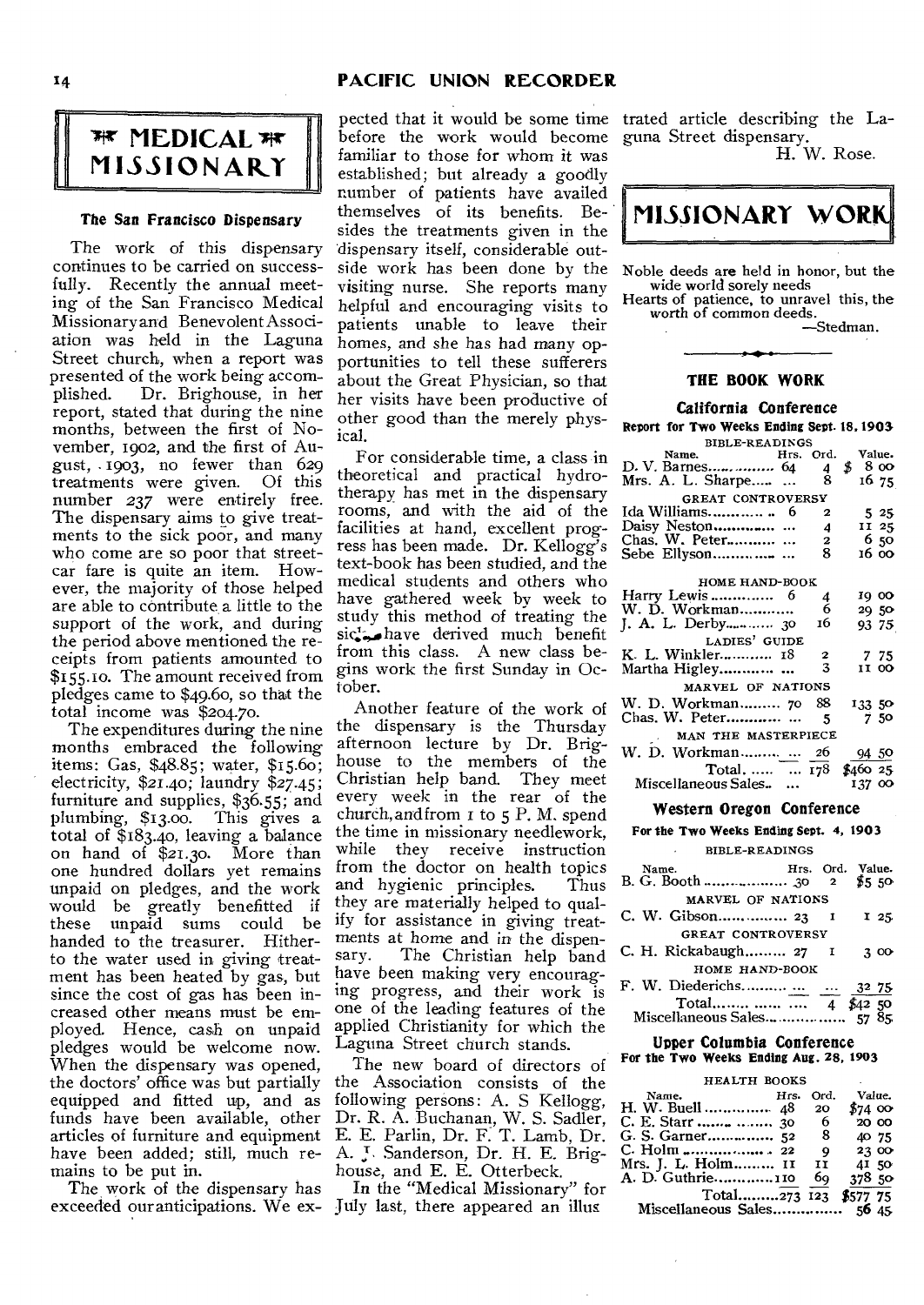#### **What Our Canvassers Say**

### *(Concluded)*

Sister Ida Mae Williams, who is. working with Sister Nesten, reports, under date of the fifteenth, twelve and a half hours' work, six orders for "Great Controversy," \$5.50 worth of helps sold, or a total valuation of \$23.50. Sister Williams is also a beginner. The week before her report showed nineteen hours' work, six orders for "Great Controversy," \$8.35 worth of helps sold, or a total valuation of \$25.60.

Brother Albert Edison, one of the students from Healdsburg College, reports, under date of the fifteenth, twenty hours' work, twenty-eight exhibitions, five orders for "Great Controversy," and \$1.6o worth of helps sold, or a total valuation of \$16.6o.

A letter from Brother George S. Benton, dated the eighth inst., shows that during the week he worked twenty-seven hours, made forty-two exhibitions, took seven orders for "Great Controversy," sold \$13.95 worth of helps, making a total retail valuation of \$37.20 worth of publications sold. He says: "Last week we worked (Brother Leininger and I) the road from Eureka up to Crescent City. It is very thinly settled above Trinidad. In some places the houses are fifteen to twenty miles apart. It rained Wednesday forenoon, so I haven't put in many hours' work this week. We arc at present in . The saloon is the only business that is flourishing here. There are about fourteen of them along in a row, besides others. We are having some blessed experiences in the work. The Lord has certainly given us the few orders we have taken, for without Him our work would be a total failure. We can see His guiding hand from day to day, and are indeed thankful that He has called us to have a part in His work."

Sister M. G. Cady, wife of Prof. M. E. Cady, is leader of one of our companies. She is `canvassing for Sister White's

seven hours she took seven or- person to enter the field and scatders, making sixteen exhibitions, a total valuation of \$8.75. As leader of a company, Sister Cady "Another week has passed, and any inquiries concerning the decult to sell the hooks. Nearly all of the teachers, however, are out of town, but I shall work with them when they return in September. We were interested in the reports from ,the other companies  $\mathop{\text{in}}$  the field."

Brother G. E. Johnson took forty-four orders for "Education" in fifty-seven hours, making ninety exhibitions, and selling \$20.15 worth of helps.

Sister Myrtle Blake is canvassing for "Education." During the time when they sat down beside week ending the seventh inst., she took thirty-five orders and sold \$8.00 worth of helps, a total valuation of \$31.25. She writes: "I am greatly encouraged with the success I have met with this week. It is my first week. I am working for a scholarship, and hope to make the required amount. I am canvassing for `Education' and for A. T. Jones' book 'The Bible in Education.' I am trusting in the Lord to help me secure my tuition."

Brother D. V. Barnes, of Healdsburg College, is also at work earning a free scholarship. He is canvassing for "Bible Readings." Brother W. B. Findley is canvassing for "Bible Readings." Up to the fifteenth inst. he  $\bar{h}$ ad taken in all \$282 worth of orders. When hard pinched for means, and to earn some money until delivery time, he works at barbering. He is of good courage, and, of course, has already taken more than enough orders to secure his free scholarship, providing all are delivered.

These are fair samples of the work being accomplished by our canvassers. Several additional applications for territory have come in of late. The tide seems to be setting in toward the canvass-

latest work, "Education." In ing work. Who will be the next can not, of course, put in as many etc. Our district canvassing agent, hours as do the other members Brother S. C. Osborne, Lytton, of the company. She writes: Cal., will be pleased to answer our company is still of good cour-tails of canvassing, etc. And, age. . . . I am enjoying my should four or five persons from work, and do not find it very diffi-the same district decide to start ter the precious "silent messengers"? Write us for information regarding territory, books, prices, out, Brother Osborne will be pleased to give them a special drill on the spot, and will also accompany them to their field and help them in getting started in the work.

A. J. Bourdeau, Sec.-Treas. Cal. Tract Soc.

### **Not Lost Time**

The disciples were not losing their Master, and held quiet converse with Him under the olives of Bethany or by the shores of Galilee. Those were their school hours; those were their feedingtimes. The healthiest Christian, the one who is best fitted for godly living and godly labors, is he who feeds most on Christ. Here lies the benefit of Bible reading, and of secret prayer. The very act of sitting down quietly with our crucified Redeemer at His table of love has its significance.—Theodore L. Cuyler, D. D.

"Life is made of days and is itself a day. Whether it is a summer or a winter day depends upon its angle with respect to the Sun of Righteousness. If we fear His light, our natures become cold and sterile. Whoso spends life's morning with God shall walk in sunshine, strength, and safety through life's noon, and shall find the evening glorious with promises written on the clouds and full of rest and peace."

Christ never told His disciples to stay at home and wait for sinners: to come to them.